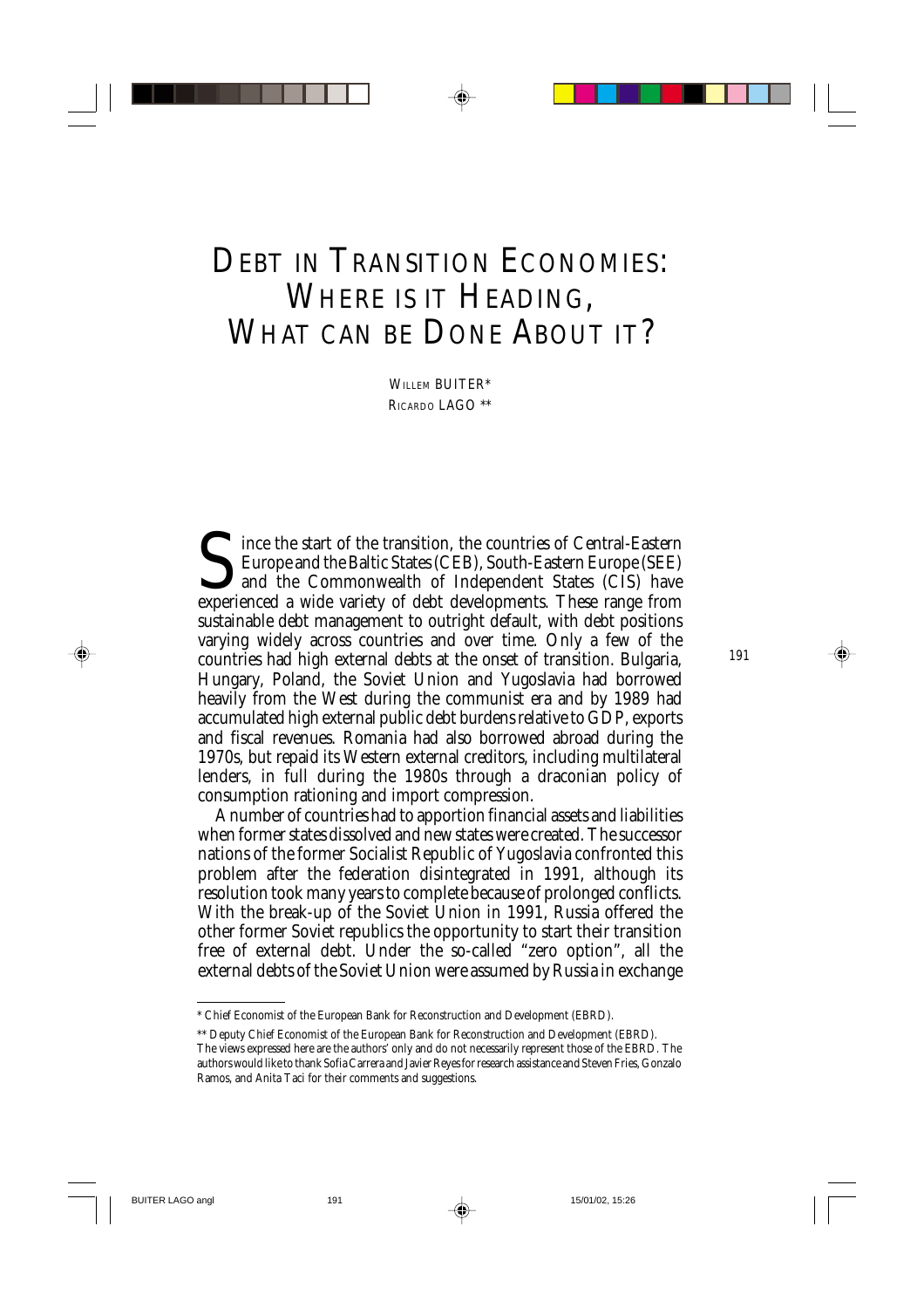for the other republics assigning to Russia their rights to the external assets of the Soviet Union. The allocation of the debts of the former Czechoslovakia was easier because the amounts were small, due to prudent fiscal and monetary policies followed by the communist regime.

The paper traces the main developments in the indebtedness of the countries in the region and shows how the debt burdens of countries have changed dramatically. While some countries that were heavily indebted at the beginning of the transition have reduced their debt burdens, others that started off debt-free have accumulated debt very rapidly and to very high levels. The paper places special emphasis on the issue of external and public debt sustainability and the buildup of debt between CIS countries and the related energy payments crisis.

#### *DEBT DEVELOPMENTS BY SUB-REGION*

#### *Central Eastern Europe and the Baltic States*

Hungary and Poland came to grips with their debt problems in fundamentally different ways. Despite its sizeable initial debt, Hungary continued to service it in full and sought to grow out of the debt problem by implementing stabilisation and adjustment policies. In contrast, Poland appealed to its Western creditors for debt relief by seeking debt reduction from its official bilateral creditors in the Paris Club and from its commercial bank creditors in the London Club.

In 1991 official bilateral creditors granted Poland a one-third writedown of its debt owed to Paris Club members. At the time, a formal debt write-down by the Paris Club was unprecedented. Later, in 1993, under the auspices of an International Monetary Fund (IMF) programme, Poland negotiated a similar debt write-down with its commercial creditors. This restructuring took the form of a so-called "Brady operation", in which non-performing commercial debt was exchanged at a discount into bonds. A proportion of these was collateralised by US Treasury zero coupon bonds.

With the help of appropriate fiscal and financial policies, Hungary and Poland have been able to improve their credit ratings. During the past decade, Poland has moved gradually towards greater flexibility in its exchange rate regime - from a peg to a broad crawling band and, since 1999, a floating exchange rate. Hungary has been moving in the same direction with its exchange rate regime, adopting a crawling band and recently, in early 2001, announcing a widening of the band to +/-15%. Both countries have thus far weathered the frequent turmoil in international capital markets, from the Mexican crisis of 1994 to the Russian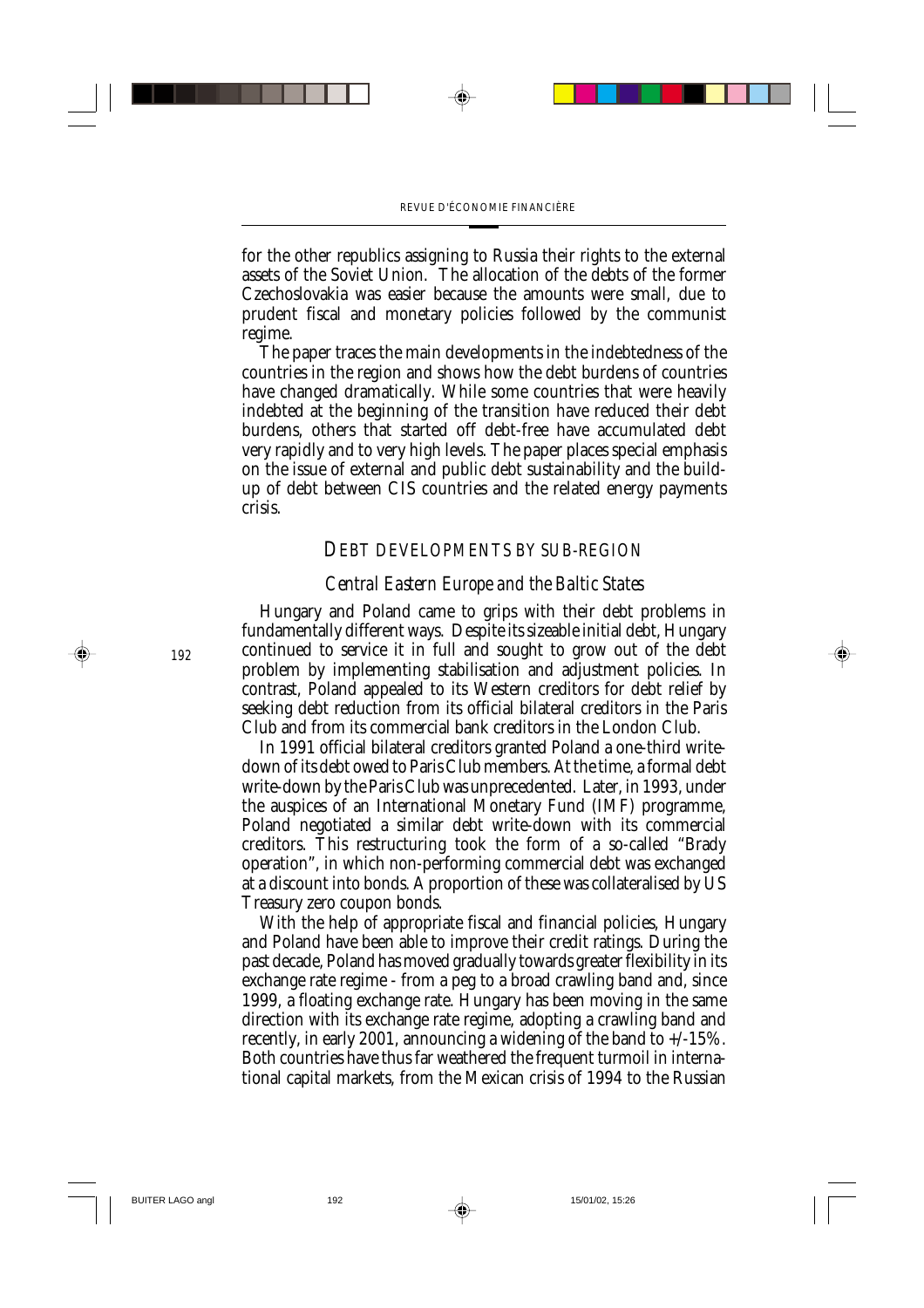default of 1998 and the Argentine crisis of 2001. Both have also developed local currency markets for Treasury bills and bonds to help diversify their government funding sources.



(Debt in % of GDP)



Source: EBRD and Global Development Finance (2001).

As figure 1 shows, Hungary continues to be the most indebted of the CEB countries, a situation reflecting in part its record as a model debtor that has never obtained or sought debt relief. The ratio of external debt to GDP of Hungary stood above 60% at the end of 2000. A high debt burden (external or internal) and volatile conditions facing transition economies in the international financial markets raise questions about the risks to pursuing a rigid "soft peg" exchange rate strategy like a crawling peg with a narrow band. The demise of the Turkish crawling peg in early 2001 gives food for thought. In recognition of this problem, in 2001 the Hungarian authorities took the step of widening the band from  $+/-2.25\%$  to  $+/-15\%$ .

Former Czechoslovakia began its transition with small public and external debt ratios. In 1995, as part of the "velvet" dissolution of the federation, about two-thirds of the debt was assumed by the Czech Republic and one-third by the Slovak Republic, roughly in proportion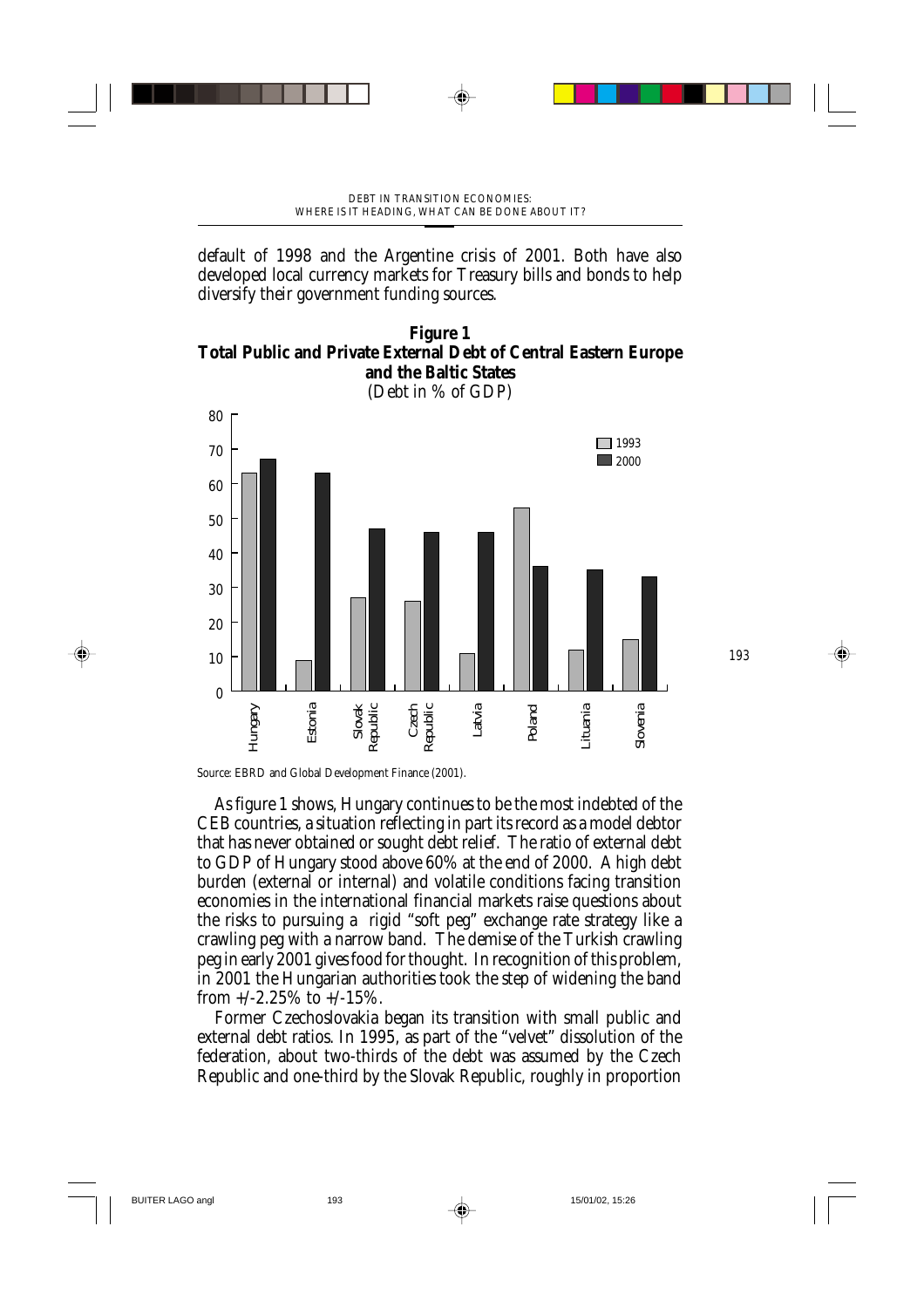to their populations. Since then the external debt to GDP ratios of both countries have doubled, largely through government and private sector borrowing from commercial banks and, to a lesser extent, through issuance of eurobonds.

At the time of their independence, the Baltic states were free of external debt. Their adoption of fixed exchange rate regimes and restraints on recourse to Central Bank financing - in the form of currency boards in Estonia and Lithuania - led to a heavy reliance on external financing to sustain fiscal deficits. There has also been an accumulation of private sector borrowing. The outcome has been the build-up of a significant but manageable stock of external debt, particularly in Estonia and Latvia. Given the open nature of these small economies and the vulnerabilities associated with it, these countries need to strengthen their public finances so as to maintain stability.

Slovenia is the least indebted of the CEB countries, with an external debt to GDP ratio of about 30%. As a successor state of the former Socialist Republic of Yugoslavia, Slovenia inherited a share of its external debt. It pioneered the apportioning of Yugoslav debt and the normalisation of its relationship with external creditors.

## *Debt Developments in South-Eastern Europe*

Bulgaria began its transition with a ratio of external debt to GDP of over 120% (see figure 2). In 1994 it reached a Brady debt reduction agreement, which cut its international bank debt to US\$5 billion from US\$7 billion. It also negotiated rescheduling agreements with official bilateral creditors in 1991, 1992 and 1995. However, in contrast to Poland, it did not receive debt reduction from the Paris Club. Strengthened fiscal discipline, since the introduction of the currency board in 1997, has helped in stabilising the external debt at about US\$10 billion, equivalent to 80% of GDP. Bulgaria's external debt, therefore, still represents a major drain on fiscal revenues and export earnings, more so given that almost all of its external debt is nonconcessional.

In Romania persistent fiscal imbalances have led to the piling up of external debt. Heavy short-term borrowing in the Eurobond market in 1996-1998, in particular, contributed to currency and payments crises in 1999 and 2000. However, Romania was able to meet its scheduled payment obligations, defying the odds, in the midst of significant macroeconomic instability. The manageable ratios of external debt to GDP suggest that the problem was essentially one of illiquidity and loss of confidence associated with unsound fiscal policies.

The external liabilities of the former Socialist Republic of Yugoslavia were divided among the successor states roughly according to the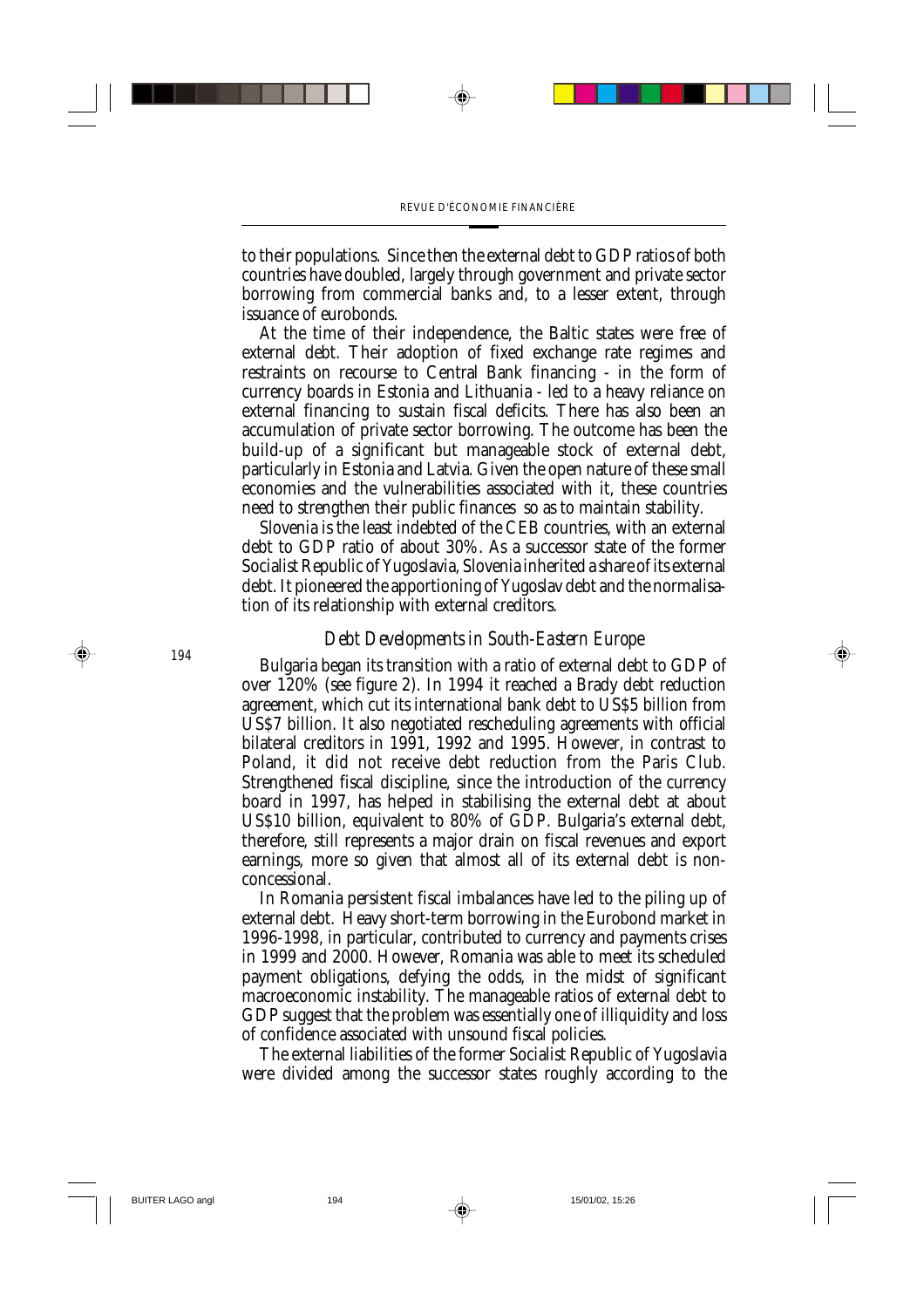



Source: EBRD and Global Development Finance (2001).

allocation of the IMF quota<sup>1</sup>. As noted above, Slovenia was the first successor state to regularise its debts with external creditors. Croatia and the former Yugoslav Republic (FYR) of Macedonia followed with Paris Club agreements in 1995 and London Club deals in 1996 and 1997 respectively. Neither obtained debt relief from official or commercial bank creditors. Croatia was subsequently able to raise funds in the Eurobond market. Although the external debt ratios appear manageable *prima facie*, Croatia faces the challenge of large explicit and implicit contingent liabilities that could strain the public purse. FYR Macedonia faces different challenges and budgetary risks as a result of the unsettled security situation on its northern border.

After the Dayton agreements, Bosnia and Herzegovina negotiated its debts, in 1997 with the London Club and in 1998 with the Paris Club. The country reached debt reduction agreements with both.

After a decade of war, isolation and mismanagement, the Federal Republic (FR) of Yugoslavia starts its transition with a substantial debt overhang. Its external public debt at the end of 2000 amounted to over 120% of recorded GDP and over five times both recorded exports and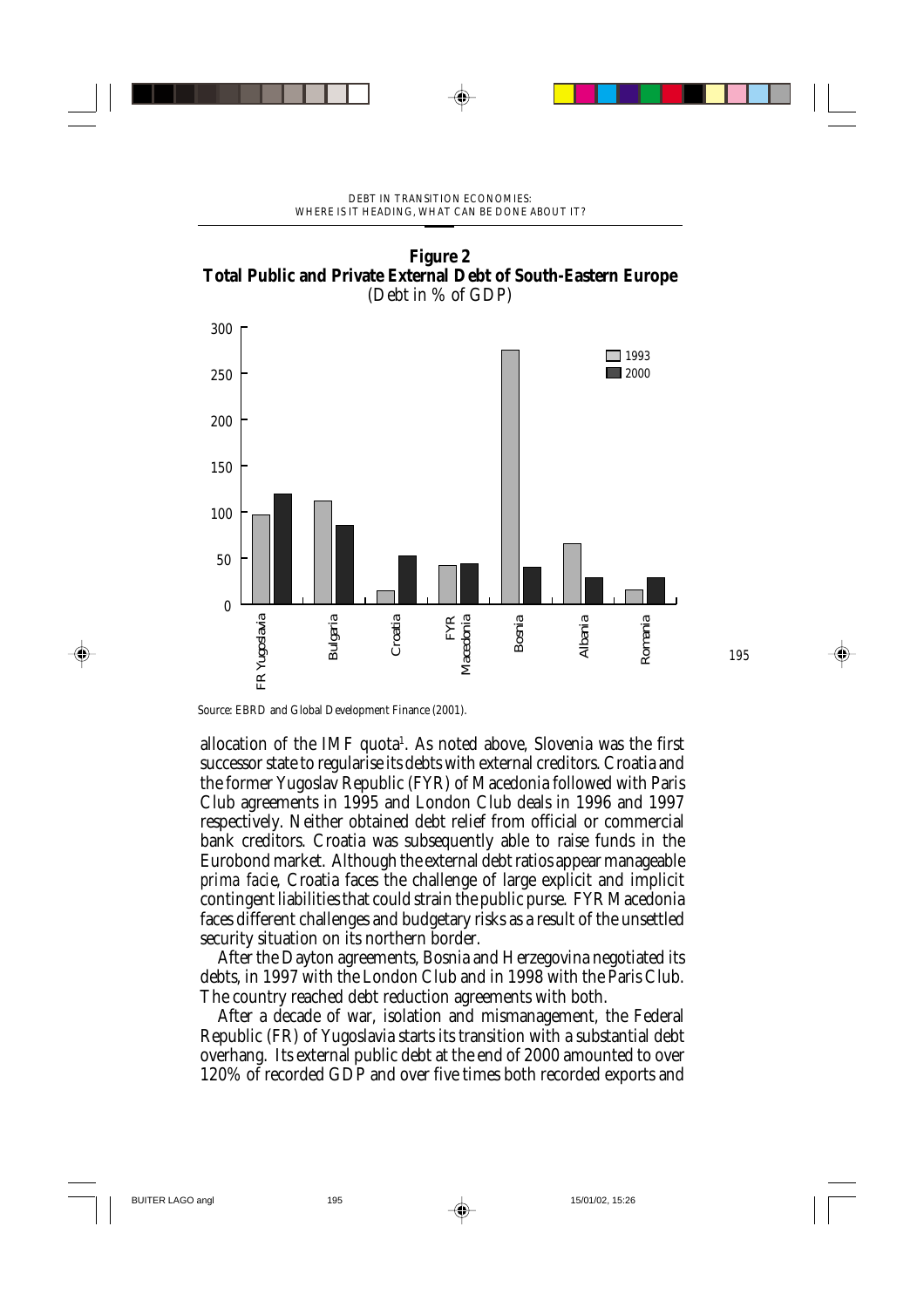fiscal revenues. Most of the debt is in arrears. Even allowing for underrecorded output and exports, FR Yugoslavia faces a formidable debt problem. Its arrears include US\$1.8 billion owed to the World Bank. This institution has granted to FR Yugoslavia the status of being eligible to borrow from the International Development Association (IDA) for an initial period of three years. This step increases the likelihood that it may receive significant debt reduction from both commercial banks and official bilateral creditors. These negotiations are likely to begin if the FR Yugoslavia shows compliance with an IMF programme. If the treatment given to Bosnia and Herzegovina by creditors were to serve as a precedent, commercial banks and official bilateral creditors could agree debt reductions of up to two-thirds.

#### *Russia and Other CIS Countries*

In 1991, Russia assumed all the financial liabilities of the former Soviet Union. These debts included about US\$50 billion of official bilateral Soviet era debt and about US\$32 billion of commercial bank debt (see figure 3). At the same time, Russia assumed the external assets of the former Soviet Union, including loans to many developing countries in so called "transferable roubles". Those assets have proven to be very difficult to collect, in part because of disagreements with the debtors over the appropriate exchange rate at which to convert those convertible roubles into hard currency.

From the start of its transition, creditors treated external debt problems of Russia as reflecting illiquidity rather than insolvency. Russia officially took over the Soviet debt in 1993. In 1992, 1993, 1994 and 1995 there were short-term reschedulings with the Paris Club. There was a comprehensive rescheduling in 1996, which included previously rescheduled debt as well. A London Club rescheduling took place for the first time in 1995. Despite these reschedulings, it was assumed by creditors that, given the human capital and natural resources of the country, Russia would be able to service any old and new debts in full once the economy had stabilised. This assessment supported continued official and private lending until the financial crisis of August 1998.

The ability of the Russian Government to meet its debt servicing obligations was seriously undermined by its failure to implement adequate reforms of the public finances. Fiscal revenues were significantly impaired by the widespread tolerance of tax arrears and the adoption of an inconsistent model of fiscal federalism: effective control over much of the tax revenues was transferred to the regions while the financial liabilities were left with the Federation. At the same time, lack of competitiveness, liquidity, and fraud in the enterprise sector led to the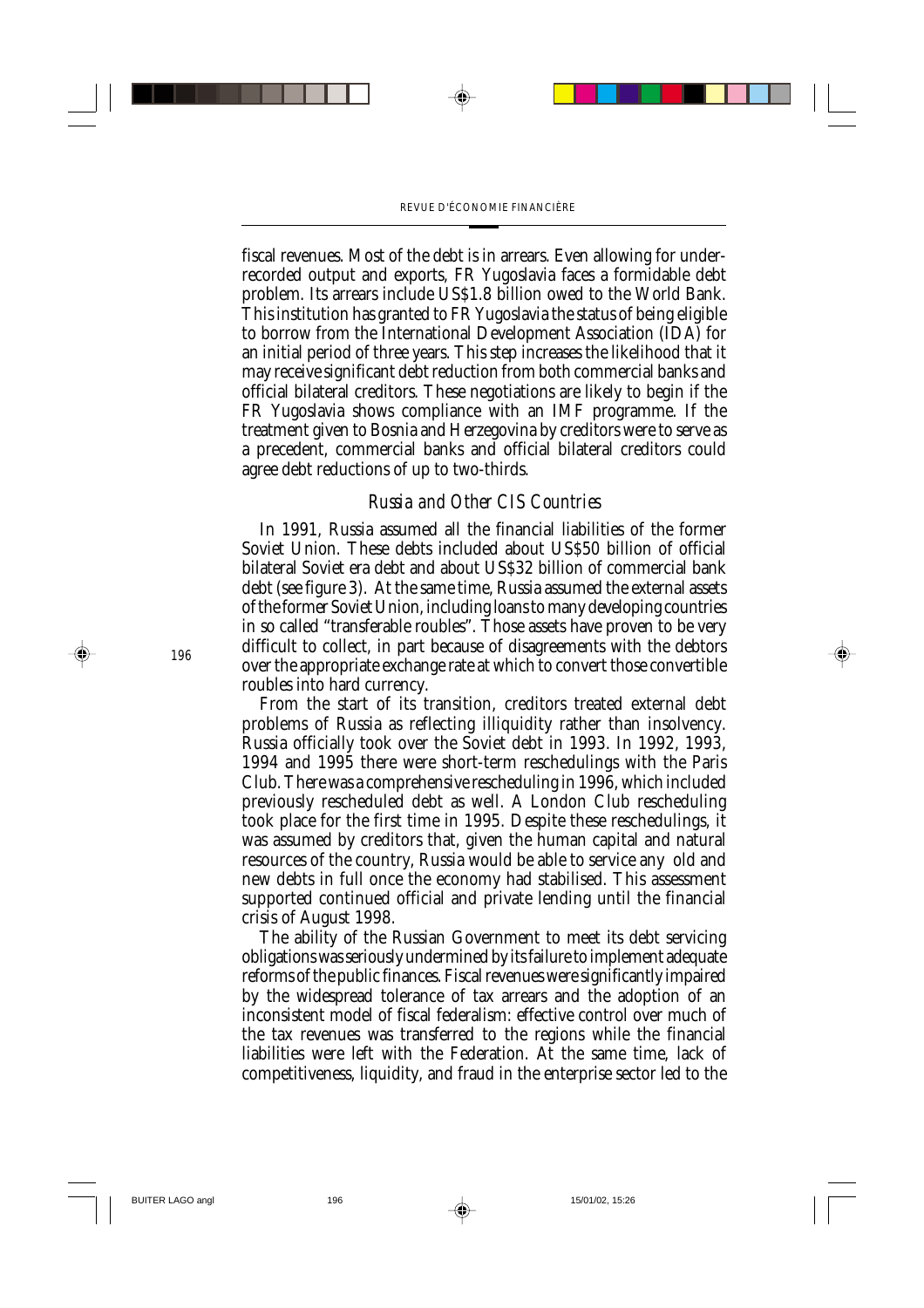

Source: EBRD and Global Development Finance 2001.

proliferation of barter and other non-monetary payments. Lax prudential regulation of banks and of their off-balance-sheet activities encouraged short-term financing by foreign investors. All these factors restricted cash revenue growth and contributed to the build-up of significant explicit and contingent liabilities.

In 1998, debt developments in Russia took a turn for the worse. In January the exchange rate was set at a fixed central parity with an intervention band of  $+/-10\%$ . The objective was to reduce annual inflation further to single digits by using the exchange rate as a nominal anchor. The problem was that defending the exchange rate against a background of persistent fiscal deficits necessitated increasing issues of Treasury bills (GKOs). The growing stock of GKOs created doubts about the sustainability of this anti-inflationary policy course. GKO holders soon started to demand progressively higher interest rates reflecting increasing exchange rate and default premia - to roll over maturing Treasury bills. The end result was an outright default on government rouble-denominated debt, a moratorium on the servicing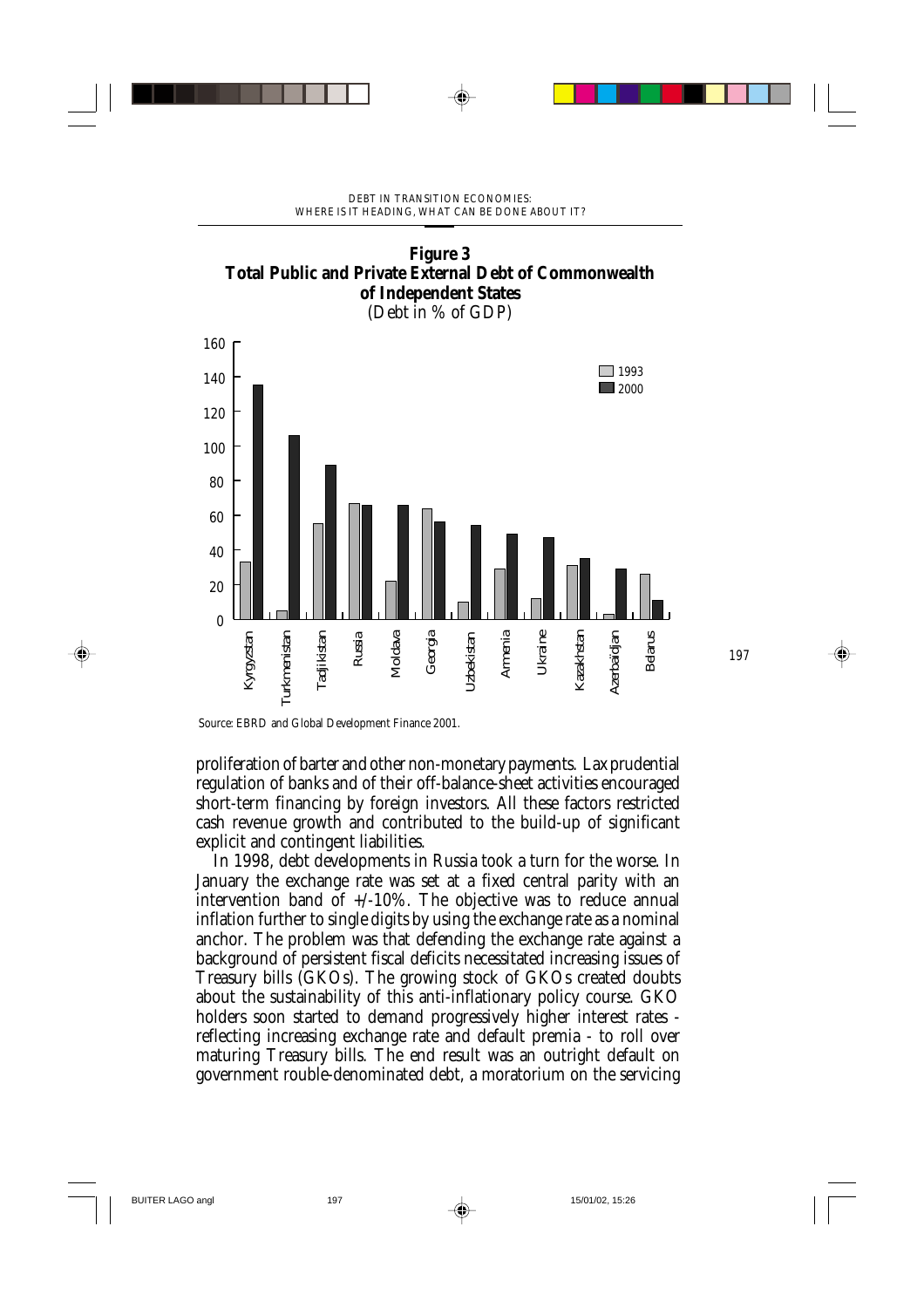by Russian banks and enterprises of their external debt and a sharp devaluation of the rouble that took its value in terms of the US dollar into one fifth of its previous level. In 1999-2000, the Government managed to restructure its external debts once again with both the Paris Club and the London Club. It obtained a debt write-down of over onethird on its US\$32 billion London Club debt.



Sources: EBRD, World Development Indicators 2000 and Global Development Finance 2001.

Note: Total external debt comprises both public and publicly guaranteed and private non-guaranteed external debt. Public debt comprises external and domestic public debt. For Croatia, Russia and Slovenia the domestic debt consists of the debt of central government only, while for other countries it is the debt of the general government. For Bosnia and Herzegovina, FYR Macedonia and Turkmenistan the public debt figures include only public external debt. Present values are calculated using the ratio of face to present value of external debt for 1998 from the World Development Indicators.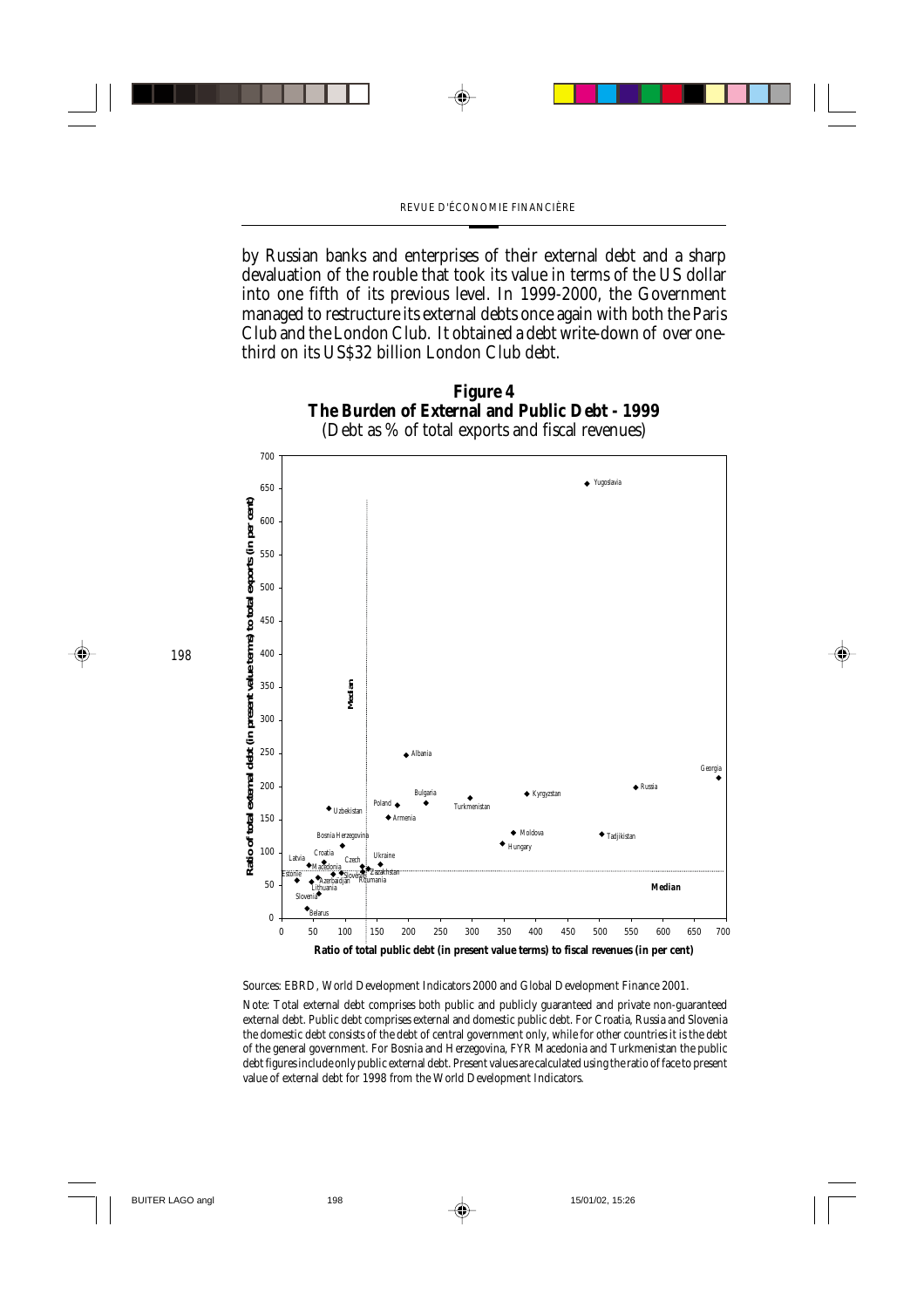Regarding other CIS countries, three features stand out. First, there has been a rapid accumulation of external debt from a debt-free start in 1991. Second, some of the poorest countries of the region (Armenia, Georgia, Moldova, Kyrgyzstan, Tajikistan) and those who lent to them have allowed the rapid build-up of debt stock, the sustainability of which is now under question (see figures 4 and 5), despite the fact that much of these debts are on concessional terms. Third, a complex web of energy-related intra-CIS debts and arrears has developed, in which Russia and Turkmenistan and the other three oil producers are the creditors and Ukraine is the main debtor.

# *Debt Between CIS Countries and the Energy Payments Crisis*

A web of debts among the CIS countries has emerged since the break-up of the former Soviet Union in 1991. A big share of those debts relate to fuel supplies from the five energy-abundant countries - Russia, Azerbaijan, Kazakhstan, Turkmenistan and Uzbekistan - to the other eight CIS countries. Russia is by far the largest creditor. By the year 2000, debts and arrears owed to Russia totalled almost US\$7 billion, of which about US\$5 billion was linked to energy supplies (see figure 5). The largest debtor to Russia has been Ukraine, with up to US\$5 billion in debt and arrears at the peak (estimates differ considerably between debtor and creditor sources). Turkmenistan is the second-largest creditor after Russia; its main debtors are Ukraine and Georgia.

The dissolution of the Soviet Union was associated with a large terms-of-trade shock against the energy-importing CIS countries. The adjustment of the price they paid for their energy imports from heavily subsidised levels towards world levels may have represented a loss equivalent to a permanent decline of up to 15% of GDP in some countries. Initially, during the short life of the rouble zone in 1991-1993, liabilities accumulated in the correspondent accounts of the Central Banks of the oil-importing new states. Liabilities in correspondent accounts were subsequently restructured in 1993 as inter-governmental debt, with Russia and Turkmenistan emerging as the main creditors.

The regional energy problems and the related debt build-up between CIS countries have not improved since 1993. Energy importers are still dependent on the infrastructure inherited from the Soviet era and are dominated in particular by Gazprom. The opening in 2001 of the Caspian Pipeline Consortium (CPC) from the Tengiz field in Kazakhstan to the Black Sea, along with other initiatives of alternative new pipelines, may help reduce that dependence.

Compounding the problem, the authorities of the energy importers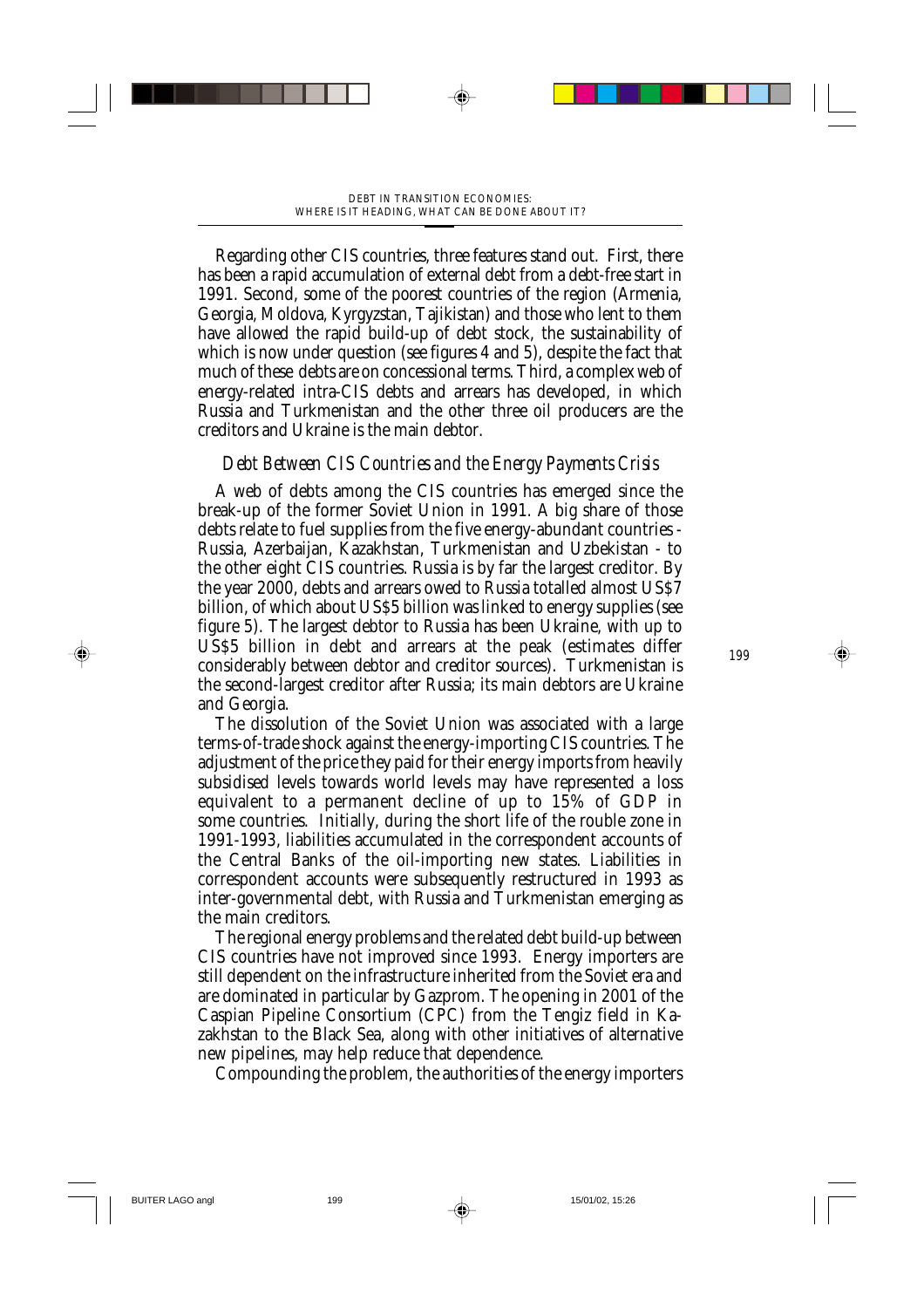

Source: IMF Recent Economic Development Reports and EBRD staff calculations.

have been ineffective in reforming their energy sectors. In particular, they have been unable - and very often unwilling - to impose hard budget constraints on their energy utilities. Non-payment and barter in the domestic deliveries of electricity and other services are among the most serious systemic transition problems in the CIS. Governments have not felt strong enough to enforce payments of prices anywhere near cost-recovery levels, perpetuating the illusion that a scarce resource can be treated as a cost-free entitlement. Enterprises and consumers have been allowed to use the energy utilities as *de facto* soft lenders of "first resort". The restructuring challenge is considerable since in these countries the energy intensity of industry and the access to and use of energy by the population at large are much higher than in developing countries with comparable income levels.

The persistent piling-up of energy debt and arrears to Gazprom and other fuel suppliers has led to the periodic assumption of the debts of both energy creditors and energy debtors by their respective governments. It has also given rise to debt-for-equity swaps and agreements for payments in barter. A recent example of the debt-forequity payments is the acquisition by Gazprom of an equity stake in Moldova Gaz in November 2000 in exchange for the cancellation of US\$38 million of debt. Likewise, in 1994 Ukraine and Russia restructured about US\$2 billion of existing oil and electricity debt, with Ukraine's debt service payments offset against Russia's leasing payments for the use of the Sevastopol naval facilities by the Black Sea Fleet.

Payments in barter - by domestic users to their utilities and by these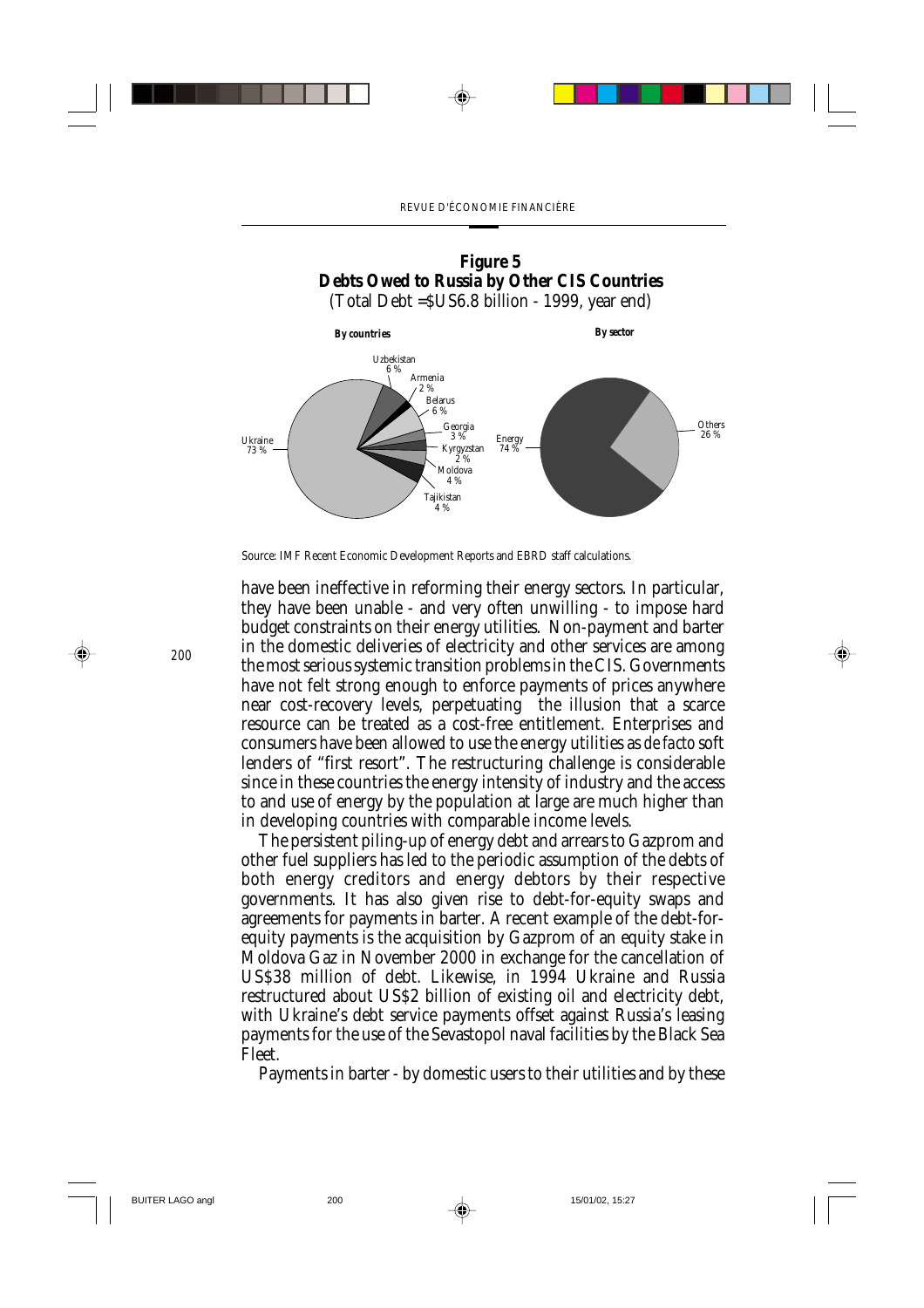utilities to their foreign suppliers - have often been linked to muchpublicised corruption cases. Barter was originally "marketed" as a way to maintain trade between cash-strapped, illiquid enterprises and countries. However, it has become increasingly clear that one of the main attractions of barter has been the possibility of concealing the actual "implicit cash price" at which transactions are taking place. The system of widespread barter introduced in the energy sector of Ukraine by a former Prime Minister - now indicted abroad - has been alleged by some analysts to have been little more than a vehicle for fraud. Itera, an enterprise established originally to deal on a barter basis with Ukraine, has been the subject of close scrutiny by minority shareholders of Gazprom on the grounds of alleged non-transparent transactions between the two firms to the detriment of Gazprom minority shareholders. In view of this, it is not surprising that there have been contentious disagreements over the size of gas arrears owed by Ukraine to Gazprom and Russia. Creditor and debtor have disagreed at times over the size of the debt by as much as US\$1 billion.

The solution to the debt problem between CIS countries is inevitably complex. Some of the debtors are low-income countries that have reached worryingly high public debt-to-tax revenue and external debtto-export ratios (see figure 4). This is the case for Armenia, Georgia, Kyrgyzstan, Moldova and Tajikistan. Furthermore, all of these countries have experienced either internal or border conflicts, wars, natural disasters and even (as in the cases of Georgia and Moldova) loss of control over part of their territory.

The CIS countries can and should try to put an end to the accumulation of further energy-related external debt by embarking on comprehensive reforms of the energy sector. So far Georgia and Moldova have initiated determined reforms in the power sector by unbundling generation, distribution and transmission and by establishing an independent regulator. In addition, Moldova and Georgia have already privatised - with the help of the EBRD - a large share of the energy distribution networks to strong strategic investors. Georgia has also privatised two hydroelectric power plants. Other countries, such as Armenia and Ukraine, are also taking steps in that direction. The expectation is that following the privatisation of distribution, payments discipline will be strengthened. Progress in reducing barter has already been made by Ukraine through direct policy measures. In turn, the enhanced generation of cash at the point of distribution should allow funds to flow upstream, enabling the generating plants to purchase and import fuels with cash. This policy course will help prevent further escalation of the debt between CIS countries and the energy payments crisis.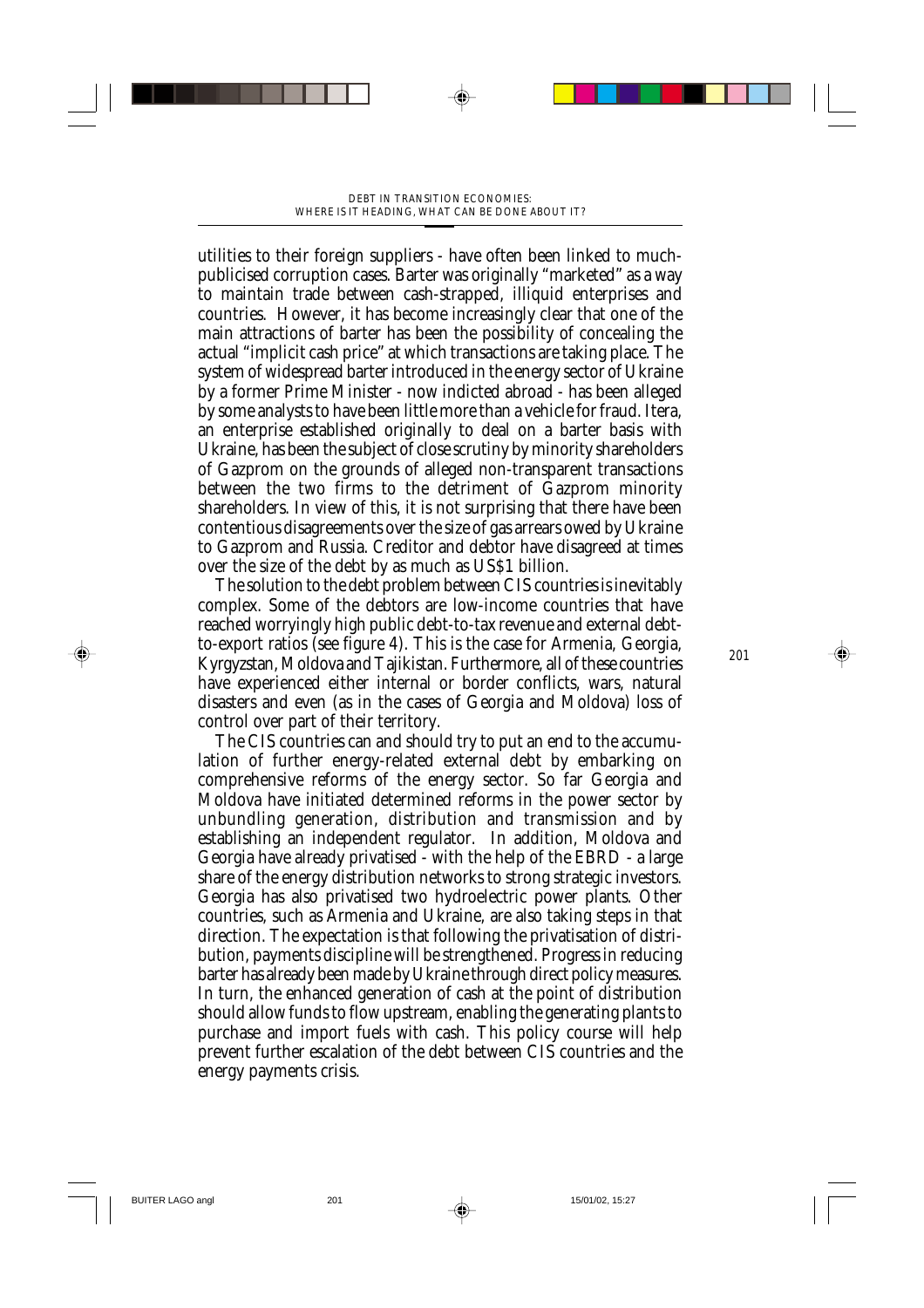#### *EXTERNAL AND PUBLIC DEBT MANAGEMENT: ISSUES AND APPROACHES*

Effective public debt management requires the simultaneous consideration of the stock of outstanding contractual obligations (the explicit debt), the stock of outstanding explicit or implicit contingent liabilities (such as deposit guarantees or implicit bail-out guarantees for banks) and expected or planned future flows of non-interest outlays and revenues. Investor confidence in the ability of a government to service its contractual obligations can never be taken for granted. There always is some risk of a future period of disorderly markets in which liquidity has vanished and maturing debt cannot be rolled over. For that reason, the debt service profile of the public debt - the details of the future flow of contractual payments - matter to the policy maker (and the creditors) and not just the present discounted value of the future stream of contractual debt payments.

These considerations apply to public debt management, both external and internal, and, similarly, to private debt management. National external debt is best approached explicitly as the sum of its two components: public external debt and private external debt, since the behavioural determinants of these two components are likely to be quite dissimilar. Great care should be taken in being precise and explicit about where the boundaries of the public sector are drawn.

For many public debt sustainability issues, the most informative concept of the public sector is the consolidated general government and Central Bank. However, debt data are often unavailable in that format, because the Central Bank tends to be treated separately or consolidated with the rest of the banking sector. Even data for the general government (the central government, regional and local governments plus all offbudget agencies and funds) tend to be incomplete for many countries of the region. It is therefore necessary to make do in some cases with central government data only, even though this can be misleading both for comparisons over time and across countries.

## *Liquidity, Solvency and Sustainability of Debt*

The distinction between illiquidity and insolvency is clear in principle, but often blurred in practice. In the private sector, insolvency is an excess of total liabilities over total assets. Illiquidity is the inability of a borrower to meet current debt obligations out of current resource flows and new borrowing. In a functioning market economy, insolvency implies illiquidity. Illiquidity can, however, occur despite solvency if there is, temporarily, a situation of "disorderly markets" in which access to private finance becomes prohibitively dear even though the opportunity cost of credit or the "normal" market cost remains at reasonable levels.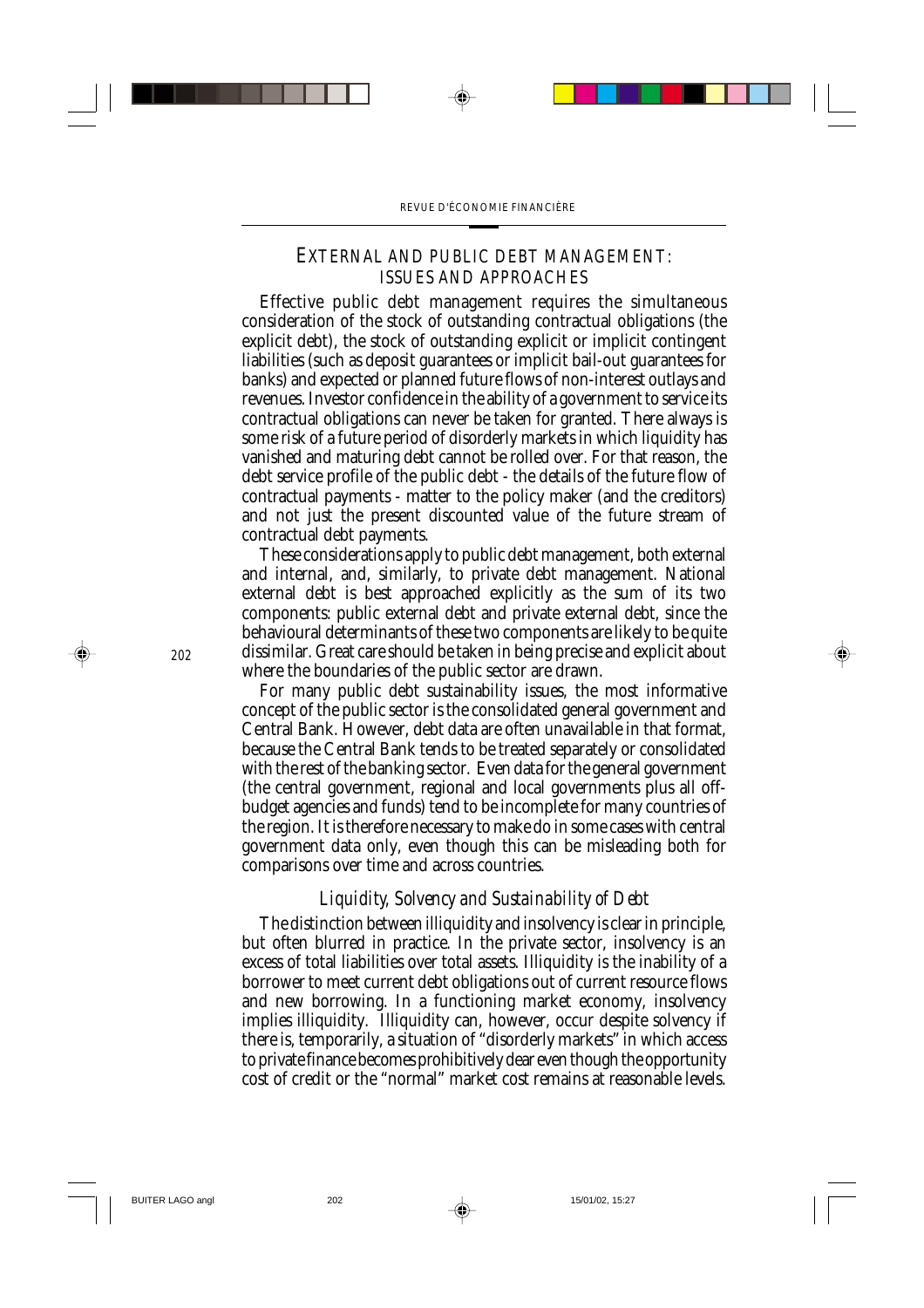Illiquidity, which is determined by the actual market cost of credit, can therefore occur despite solvency, provided that assets and liabilities are valued using normal credit costs rather than actual market costs. Of course, the statement that a borrower is solvent but illiquid is very hard to verify in practice.

Even if normal market prices prevail, the "balance sheet" test of insolvency - liabilities in excess of assets - cannot be straightforwardly applied to a government (or to a country). The appropriate test obviously involves more than a comparison of financial liabilities and assets: most governments have financial liabilities that exceed their financial assets, yet are quite solvent. Including other tangible assets is not enough either. For a balance sheet test to apply, all outstanding liabilities and assets have to be supplemented with the present discounted value of all foreseeable future non-debt payment obligations and revenues.

In a functioning market economy, every insolvent borrower will also face liquidity constraints. Fear of insolvency is indeed a cause, and perhaps the major cause, of illiquidity. Solvency of the government is difficult to measure. Any attempt to do so will inevitably involve subjective judgements that can be contested. Because of these considerations, the neat conceptual distinction between insolvency and illiquidity is blurred in practice.

Government solvency and sustainability of the government's fiscalfinancial-monetary programme cannot be measured simply. Commonly used external debt ratios (for the government or for the nation as a whole), such as the ratio of external debt to GDP, to exports , or to fiscal revenues are often used as a first rough indicator of the burden of the debt. Figure 4 shows the ratios of external public debt to exports and of total public debt to general government revenues as simple measures of the public debt burden. It can be seen that, in general, countries that have relatively high ratios of total public debt to general government revenues also tend to have relatively high external public debt to exports ratios. Of course, the relationship is not rigid. This empirical association is consistent with the view that poor management of the public finances lies behind the external debt problem of many countries of the region.

These measures, however, do not fully capture the dynamic factors that affect the extent to which a given level of debt can be sustained. One such factor is the perception of the borrower's ability to generate resources in the future that can and will be made available for future debt service. Ultimately, for the nation as a whole, it is the future growth of exports (combined with restrained growth in imports) that generates resources for servicing external debt (public or private). Likewise, for a government whose ability to tax is limited by the resource base of the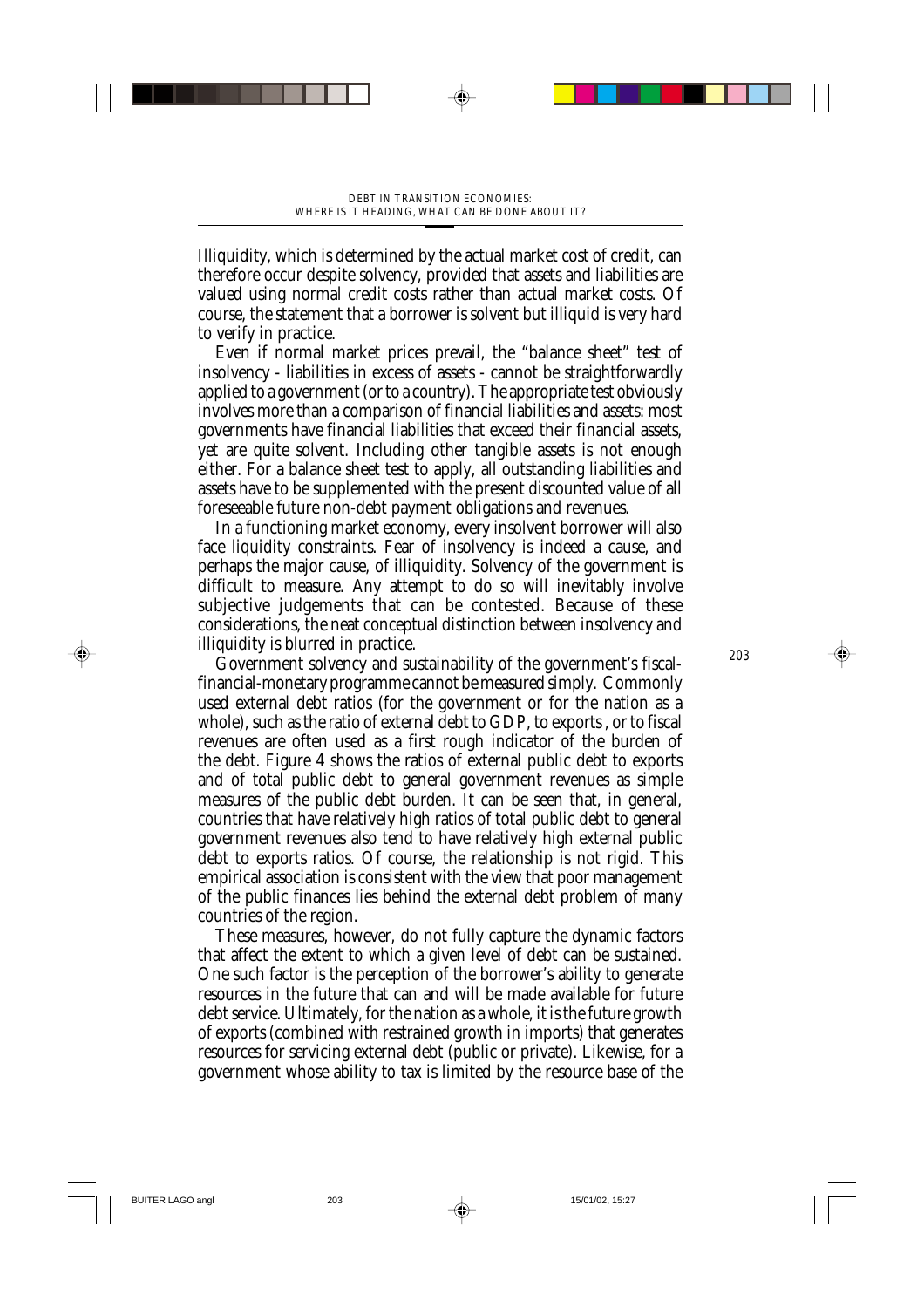economy, it is future growth in taxes and GDP (combined with restrained growth in public expenditure) that generates resources for servicing public debt (internal or external).

Another factor is the level of interest rates, including risk premia, demanded by creditors on loans to the private sector in a country or to its government. These premia depend not only on the initial debt ratios, but also on expectations of creditors about the prospects for growth in GDP, exports or tax revenues and for restraint in the growth of imports or in public spending. High risk premia can, by themselves, render impossible a refinancing of moderate levels of debt relative to supporting real resource flows. This suggests the disconcerting possibility of self-fulfilling beliefs. In favourable circumstances, creditors have confidence in the creditworthiness of the borrowing government. Risk premia are low and so are interest rates. At these low interest rates, the current debt obligations are adequately matched by anticipated future tax revenues given the expected future path for non-interest public spending. There is confirmation of the belief that the debt is safe.

With exactly the same underlying fundamentals (initial debt and beliefs about future taxes and non-interest public spending), however, there can be different self-fulfilling beliefs about the creditworthiness of the government. If there is a belief that the government may default on its debt at some point in the future, risk premia will increase. The cost of rolling over the debt will increase and may become prohibitive. A default may occur, validating the pessimistic beliefs.

Debt relief or other negotiated defaults can occur at ratios of debt to GDP, exports or tax revenues that are rather low when judged by the standards of other countries or other times. For instance, the recent agreement between Ukraine and its creditors to refinance approximately US\$1.8 billion of maturing Eurobonds in early 2000 is an example of a negotiated partial default despite the moderate debt ratios of the country and government. In contrast, other transition economies registering higher debt ratios - Hungary is one example - have continued to meet their contractual debt obligations by implementing strong policies that have generated more favourable prospects for growth in GDP, in exports (net of imports) and in tax revenues (net of noninterest public spending). Another example is the bond "default" of Argentina in November 2001; the debt to GDP ratios of Hungary and Poland are not any lower than that of Argentina, but the yields on the bonds of these two countries suffered very little in the wake of the Argentina's default. The next paragraphs demonstrate how a solvency concept for the public sector can be turned into an operational tool for flagging likely future debt problems.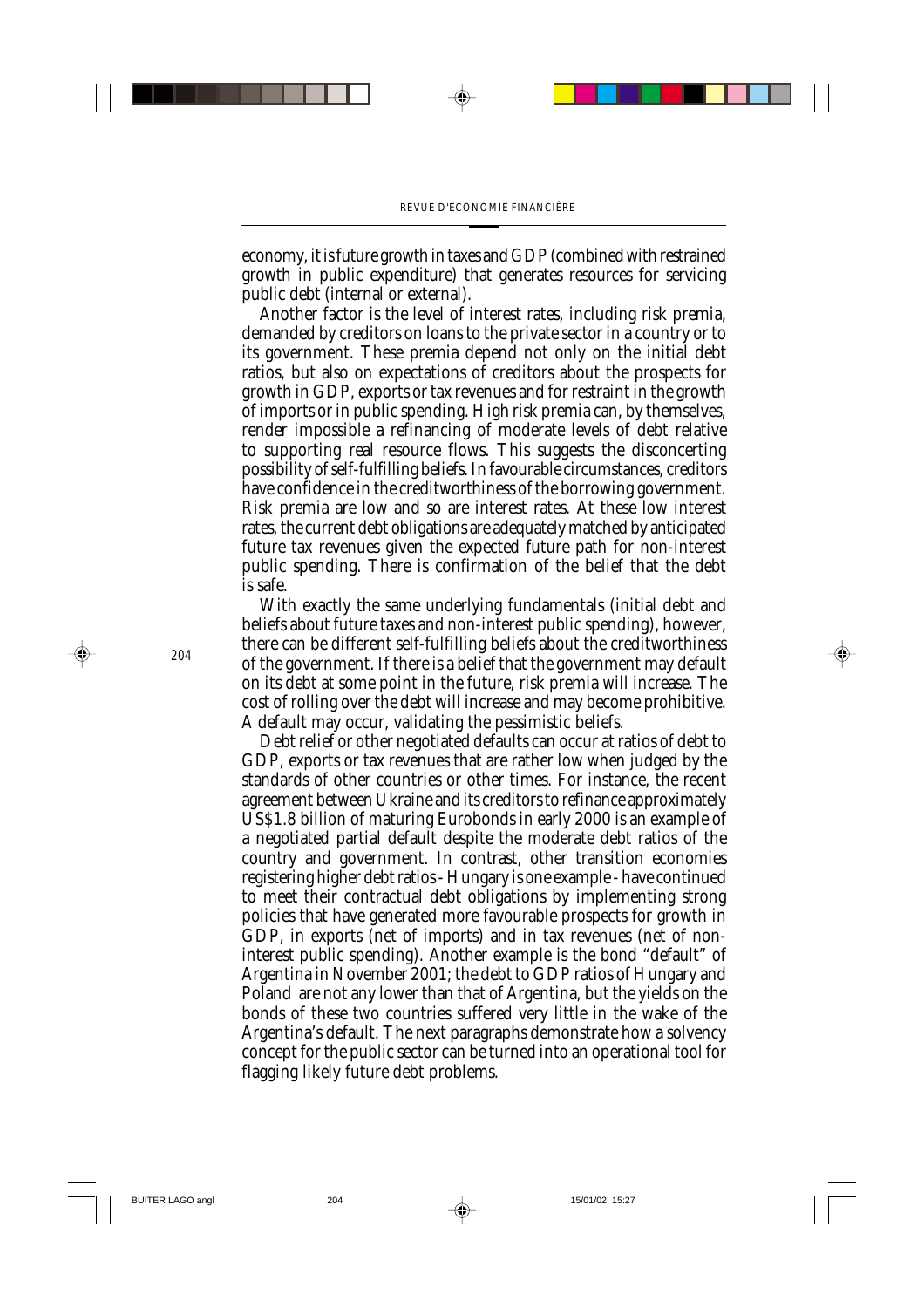## *Assessing Debt Sustainability*

To determine whether the debt servicing problems of countries are just liquidity and cash-flow problems or whether they also represent more fundamental sustainability or "solvency problems", analysts often use indicators such as the ratio of external debt to GDP or external debt to exports. In addition, the external debt service to exports ratio is used as an indicator of potential external liquidity problems. Likewise, to assess the sustainability of a government's fiscal-financial programme, analysts often use the ratios of public debt to GDP or to fiscal revenues. Again, the ratio of debt service to fiscal revenues is often used as an indicator of potential government liquidity problems. For instance the Heavily Indebted Poor Country initiative establishes the eligibility for debt reduction of countries eligible to borrow from the IDA by considering two ratios: external public debt to exports higher than 150% and total public debt to central government revenues higher than 250%.

Two countries registering similar debt or debt service ratios, however, may have very different debt repayment prospects. This depends on their GDP growth and export growth outlook, the real interest rates paid on their debt, their prospective abilities to generate primary (that is, non-interest) surpluses and the perception of risks to their solvency by their creditors. As a result, the simple practice of looking at simple ratios is inadequate.

Servicing the domestic public debt involves an internal transfer between, on the one hand, taxpayers and/or the beneficiaries of public spending and, on the other hand, the government. The government needs to raise sufficient local currency resources (via taxation, spending cuts or new borrowing) to pay for the interest and maturing principal of the debt. Hence, servicing the domestic public debt is fundamentally a fiscal sustainability issue. Servicing the external public debt involves both an internal transfer (between the domestic private and public sectors) and an external transfer (between the domestic economy and the rest of the world). First, the government needs to raise the local currency (internal transfer) and second it needs to be able to convert the local currency into foreign hard currency (external transfer).

One way to assess the sustainability of the total public debt (domestic and external) consists in valuing (that is, estimating the present discounted value of) the sequence of planned or anticipated future primary surpluses and comparing this valuation with the face value of the outstanding stock of debt. The government's primary surplus is defined as tax receipts minus non-interest outlays. The government is solvent - according to this approach - if its outstanding debt can be serviced, now and in the future, without the government engaging in a public debt 'pyramid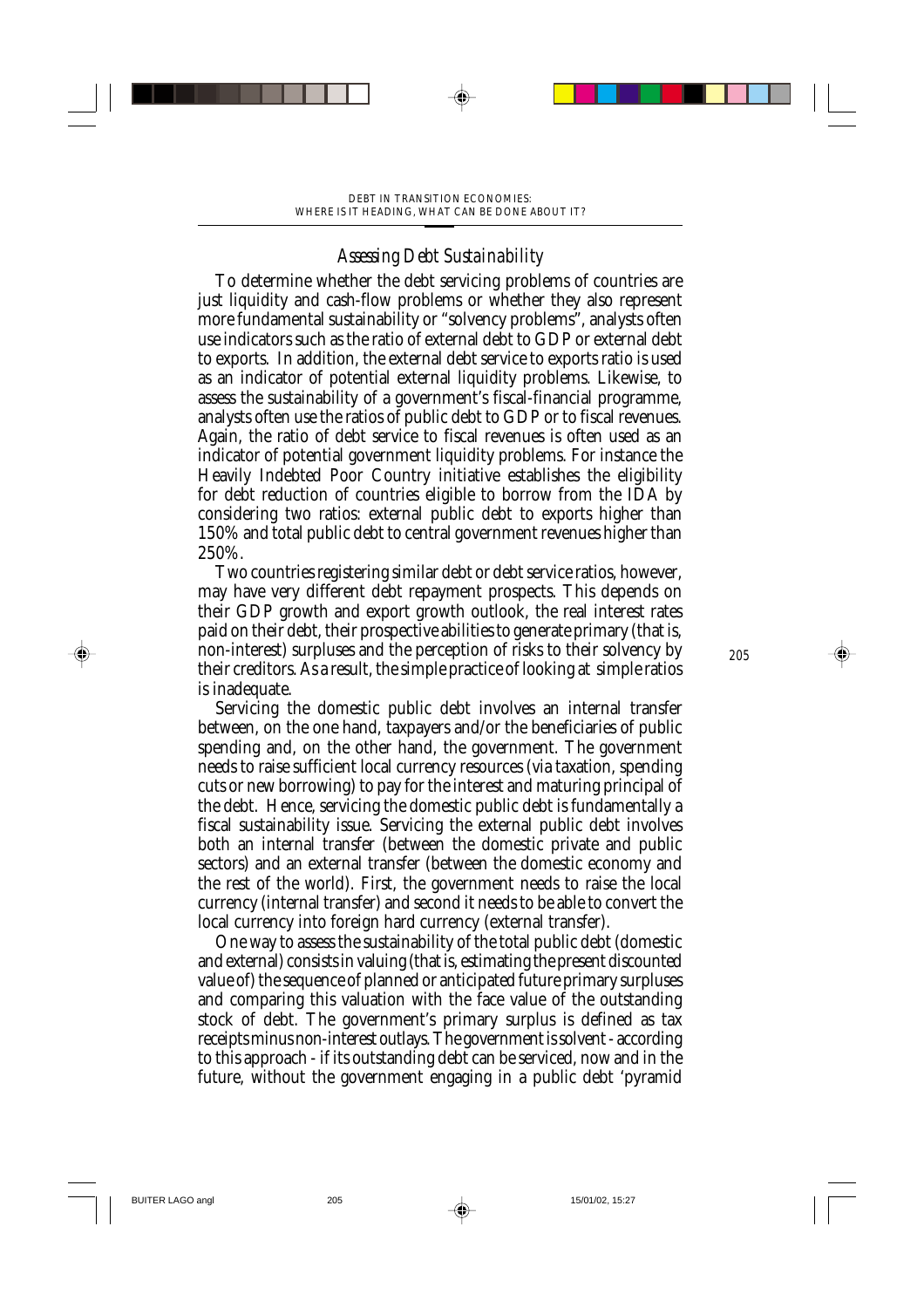scheme'. A government engages in a pyramid scheme if it persistently pays for the debt service by simply rolling over the maturing debt and borrowing more to pay the interest. For the government not to be involved in a pyramid scheme the present discounted value of its current and future primary surpluses must be at least as large as the face value of the outstanding debt. If this condition is satisfied, the long-term feasibility of the internal transfer is assured.

Likewise, to assess the sustainability of the country's external debt (private and public) it is necessary to check whether the present discounted value of the current and foreseeable future non-interest current account surplus on the balance of payments - the primary surplus for the economy as a whole - is at least as large as the face value of the total external debt (public and private). If this condition is met, the long-term framework for a successful external transfer is in place.

It should be noted, however, that these are not operational rules to assess solvency. They depend on estimates (often guesses) about the future primary surpluses, interest rates and growth rates that may differ among creditors, analysts and institutions. Nevertheless, an operational indicator of the feasibility of meeting the public debt obligations can be derived by calculating the value of the future primary surplus necessary to stabilise the debt-to-GDP ratio (or the debt ratio to any other relevant variable, such as exports or tax revenues) at a level no higher than the current one. For this calculation, assumptions need to be made about the real interest rates on the debt and the growth rate of real GDP. The outstanding stock of debt can be viewed as sustainable if the calculated primary surplus seems feasible in light of recent experience and current and foreseeable developments and policy initiatives. It can be shown that the fiscal primary surplus needed to stabilise the external or public debt-to-GDP ratio is defined by:

$$
S_t = \left[\frac{r_t - g_t}{1 + g_t}\right] d_t
$$

Where *s* is the fiscal primary surplus-to-GDP ratio (or external primary surplus-to-GDP ratio), *r* is the relevant interest rate, *g* is the real GDP growth rate and *d* is the public debt-to-GDP ratio (or external debt-to-GDP ratio).

An application of this approach to the case of Ukraine is provided in figure 6. While in 1999-2000 the external debt-to-exports ratio and public debt-to-fiscal revenues ratio of Ukraine were both below the median for the EBRD's 27 countries of operations, Ukraine had difficulty in servicing the external debt in 1999 . This was because the government contracted commercial debt in 1997-1998 at short maturities and high interest rates, and most debt is serviced out of the central government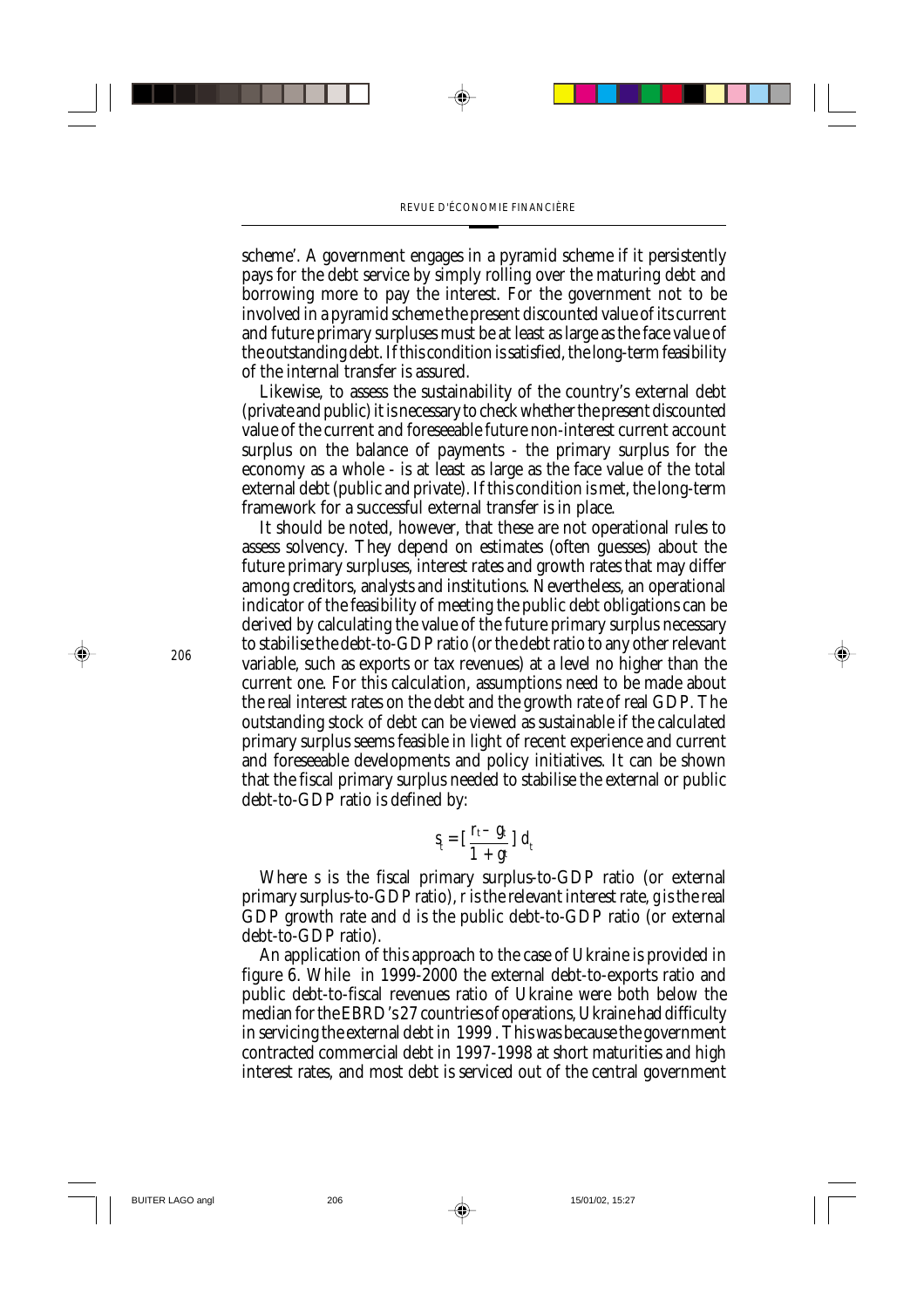

# **Figure 6**

Source: EBRD, UN/ECE, Credit Suisse First Boston and Bloomberg.

*<sup>207</sup>* budget, which faced problems of arrears and barter in the settlement of taxes. This meant that the failure to effect an orderly internal, fiscal transfer impeded a successful external transfer. Figure 6 illustrates the point. It shows the lowest value of the primary surplus that is still consistent with sustainability of the total public debt (external and domestic) for a range of future GDP growth rates and at different real interest rates (horizontal axis). The range for future GDP growth - between 2% and 4.5% - came from the most and the least optimistic blue-chip forecasters<sup>2</sup>. The assumption for real interest rates ranges from 4% (the rate at which Ukraine can borrow from the international financial institutions) to 15% (the yield on Ukraine's ten-year Eurobond as of March 2001). The chart reveals that the ratio of public debt to GDP would decline as long as the primary balance was greater than a deficit of 0.3% of GDP under the most optimistic assumptions. Under the most pessimistic assumptions, the ratio of public debt to GDP would decline only if primary balance were greater than a surplus of 7.4% of GDP. In comparison, the primary fiscal deficit has improved from a deficit of 3.6% of GDP in 1997 to a balance in 1999 and to a surplus of 1% in 2000.

Similarly, one can calculate the range of current account balances excluding interest payments that allow for the sustainability of external debt. This can be assessed again at a range of GDP growth rates from 2% to 4.5% and of real interest rates from 4% to 15%. Although not shown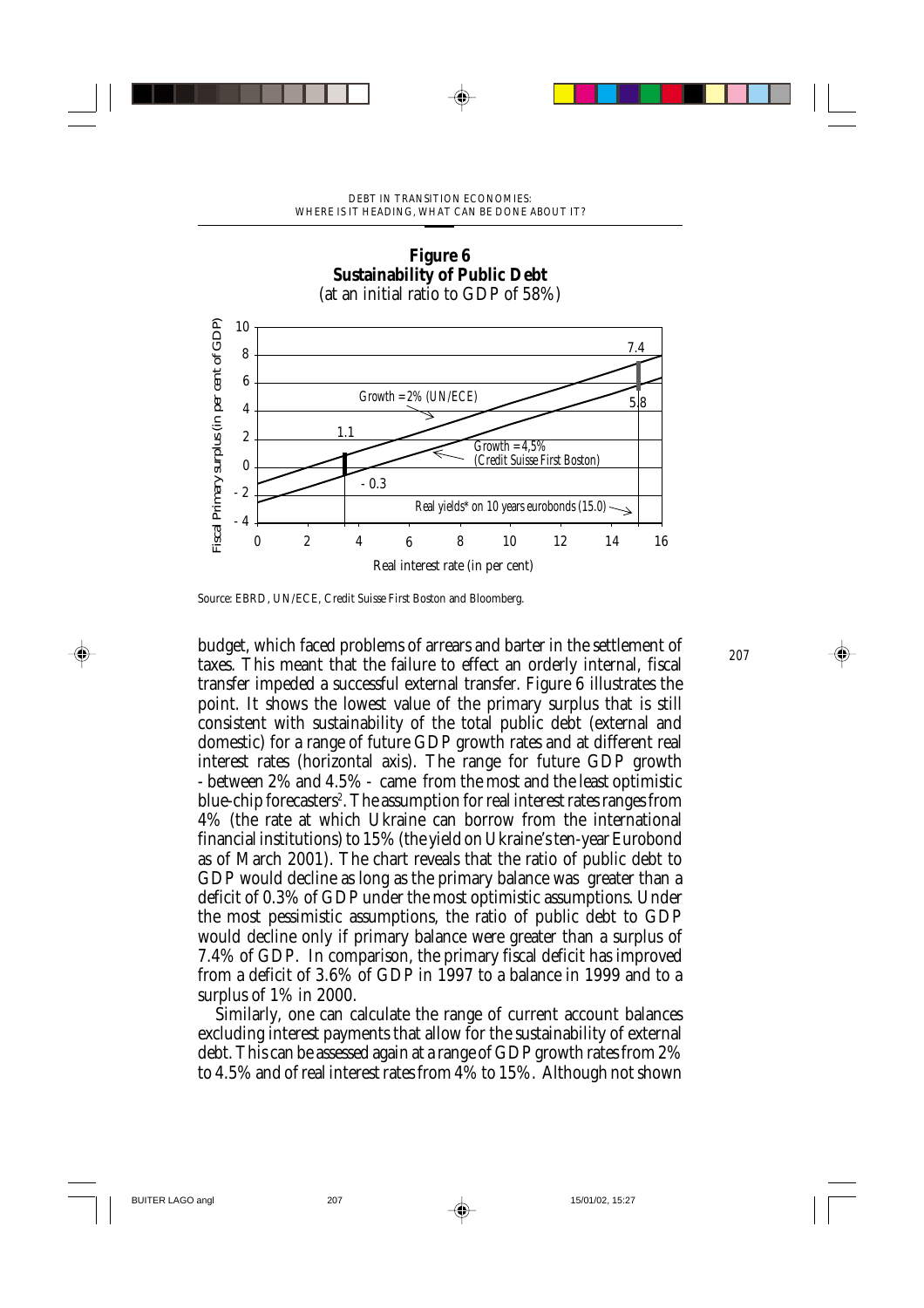grafically it can be proven that the surpluses registered in 1999 and 2000, of 3.9% and 3.4% respectively, were significantly higher than the surplus needed at the interest rate of 4% under the slow output growth scenario of 2%. Therefore, if maintained, these surpluses would be compatible with a declining external debt-to-GDP ratio even at the higher interest rates. As a result, it can be said that the current debt problem of Ukraine in 1999-2000 was primarily a fiscal (internal transfer) rather than a balance of payments (external transfer) problem.

#### *DEBT MANAGEMENT ISSUES IN THE EU ACCESSION COUNTRIES OF CEB AND SEE*

For the EBRD's ten countries of operations that are official candidates for EU accession, joining the economic and monetary union (EMU) will be part of the acquis communautaire. There is no possibility of a derogation from the single currency for new member countries of the EU, as there was for the United Kingdom and Denmark. The timing of their entry into EMU, once they have joined the EU, is, however, to a significant extent at the discretion of the new EU members, as they will have to meet the Maastricht Treaty criteria for EMU. These include the exchange rate criterion, according to which aspiring EMU members will have to be part of the Exchange Rate Mechanism (ERM) for a period of at least two years before they can qualify. They will also have to meet the inflation and interest rate criteria and two financial criteria regarding debt (see below). Their Central Banks will have to be independent in the sense specified in the Maastricht Treaty. Like all EU members, the new members would have to accept continued surveillance by the European Community and the Council of their public finances.

The Maastricht criteria establish a ceiling of 60% of GDP for the total (external plus domestic) gross general government debt. Of the ten candidate countries in the EBRD's region of operations, only Bulgaria exceeded that ceiling at the end of 20003 . The second Maastricht financial criterion, that the general government financial deficit does not exceed 3% of GDP, is satisfied by six candidate countries, with the Czech Republic, Hungary, Romania and the Slovak Republic registering larger deficits in 2000. Public debt ratios in all accession countries have increased over the last few years and this calls for tighter fiscal policies and public debt management in the coming years. However, there will continue to be strong expenditure pressures arising from, among other things, under-funded pension liabilities and increased infrastructure spending to meet EU standards in the environmental and transport sectors.

Candidate EU members should adopt (or maintain) exchange rate and monetary regimes that provide the best safeguards against currency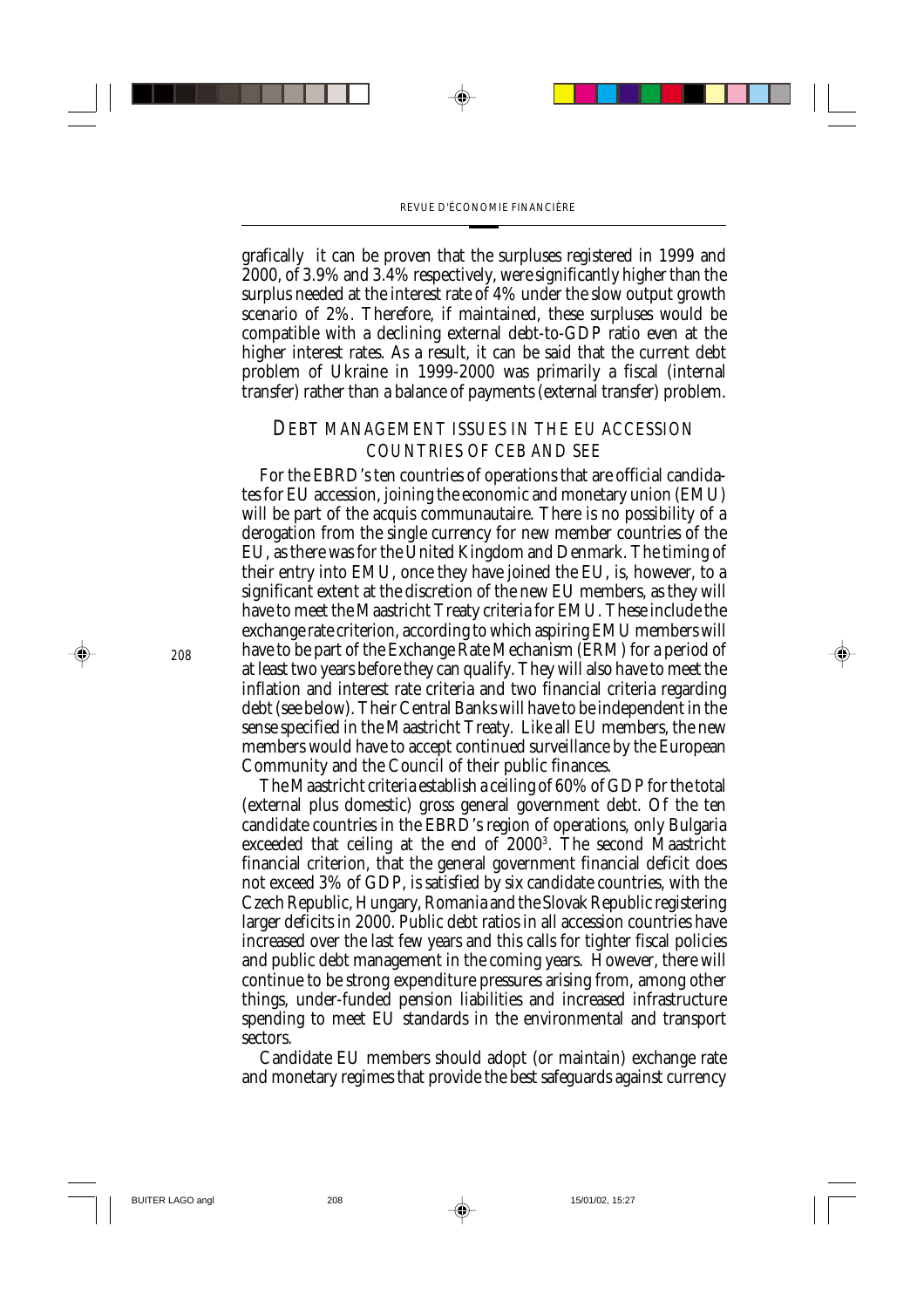crises and financial crises and the contingent claims on the public purse that often accompany such crises. In particular, countries would be advised to adopt either floating exchange rates with a form of inflation targeting (as in the Czech Republic and Poland) or "hard pegs" in the form of strict currency boards (as in Bulgaria, Estonia and Lithuania).

# *RUSSIAN DEBT PROBLEM*

Distinguishing between illiquidity and insolvency has been especially difficult in Russia. As pointed out already, and the Government defaulted on, and effectively repudiated, its rouble-denominated debt in August 1998.



Source: EBRD.

A particularly contentious issue between Russia and its external creditors is the treatment of Soviet-era debt. As figure 7 shows, Sovietera debt represents two-thirds of the public external debt of Russia. The largest lender category involves official bilateral creditors, which have claims of about US\$50 billion, most of which is owed to Paris Club creditors. Following attempts to kick-start debt reduction talks by the Russian authorities in 2000 and early 2001, it now appears to have been agreed by both parties that Soviet-era bilateral debt will be serviced in full in 2001 and 2002.

Given the importance of oil revenues as a source of Russia's tax and export receipts, servicing the public external debt in full does not appear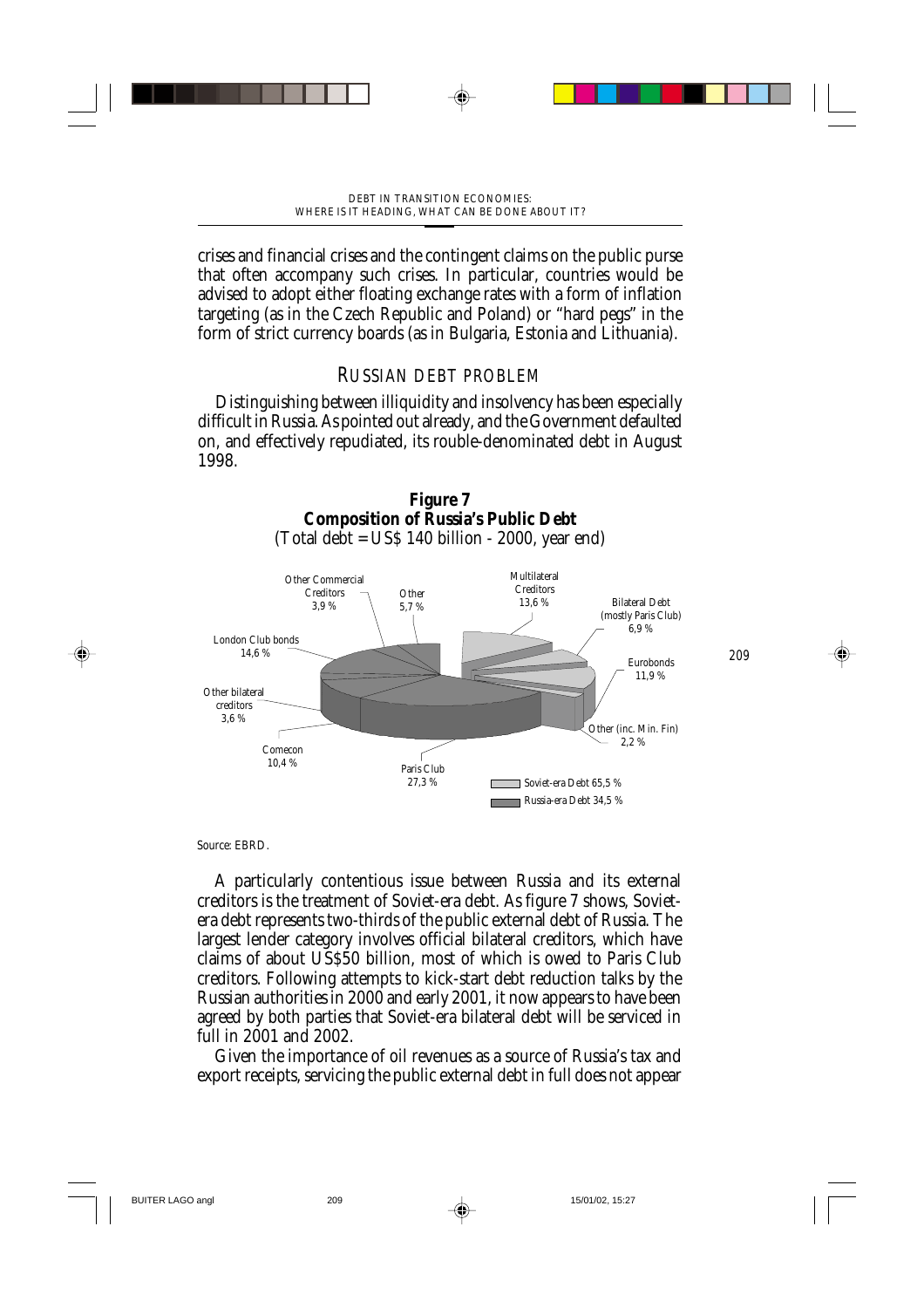implausible at current world oil prices of US\$20 -25 per barrel. The 2000 BOP current account balance was a surplus of over 20% of GDP, with a slightly lower number forecasted for 2001. A problem could arise, however, with a sufficient fall in the price of oil. It is therefore appropriate to consider, at least theoretically, innovative approaches to the Soviet era debt of Russia, for such a contingency. So far, the London Club of commercial creditors has clearly made a good contribution with two resructurings, the second one in 2000 with debt reduction.

Regarding Soviet era bilateral debts, in early 2000 there were discussions between, inter alia, the Russian and German authorities about the possibility of debt-for-equity swaps to tackle the bilateral debt of Russia with the former German Democrat Republic. This debt is in "transferable roubles" and is excluded from the Paris Club renegotiations. This is an important development, not least because Germany is Russia's main official bilateral creditor. The minutes of Paris Club agreements include sometimes the possibility of debt-for-development swaps to be agreed bilaterally with interested creditors. Such swaps have become an instrument for some debt work-outs since Chile pioneered the first debt-for-equity swap and Bolivia the first debt-for-nature swap in the 1980s. So far the Paris Club creditors have not been willing to offer Russia the possibility of "debt swaps".

Debt swaps can be bilateral or trilateral. They can also take place with or without a debt reduction (that is, a reduction in the present discounted value of future debt service). In a trilateral swap, a third party buys the debt from the creditor at a discount and redeems it at a lower discount for local currency. This third party commits itself to invest that local currency in local productive assets or in the environment in the debtor country. Another example of a trilateral swap is a debt-for-debt swap. In this case, one country cancels a debt claim on another country on condition that the second country cancels an equivalent debt claim on a third country. The objective of the initial creditor may be: (1) to help the second country in the collection of a non-performing claim, or (2) to help the third country in the repayment of an "onerous" debt owed to the second country; or (3) a combination of the first two objectives.

If at any time in the future the Paris Club were willing to consider debt swaps for Russia, two types are of particular relevance. The first is debt-for-environment swaps. The second is debt-for-debt swaps that would make a reduction in Russia's official bilateral debt conditional on the cancellation by Russia of comparable claims on other CIS countries (see below).

Debt-for-environment swaps could include swaps of debt for investment in energy efficiency, swaps of debt for investment in environmental infrastructure, and debt-for-nuclear-safety swaps. The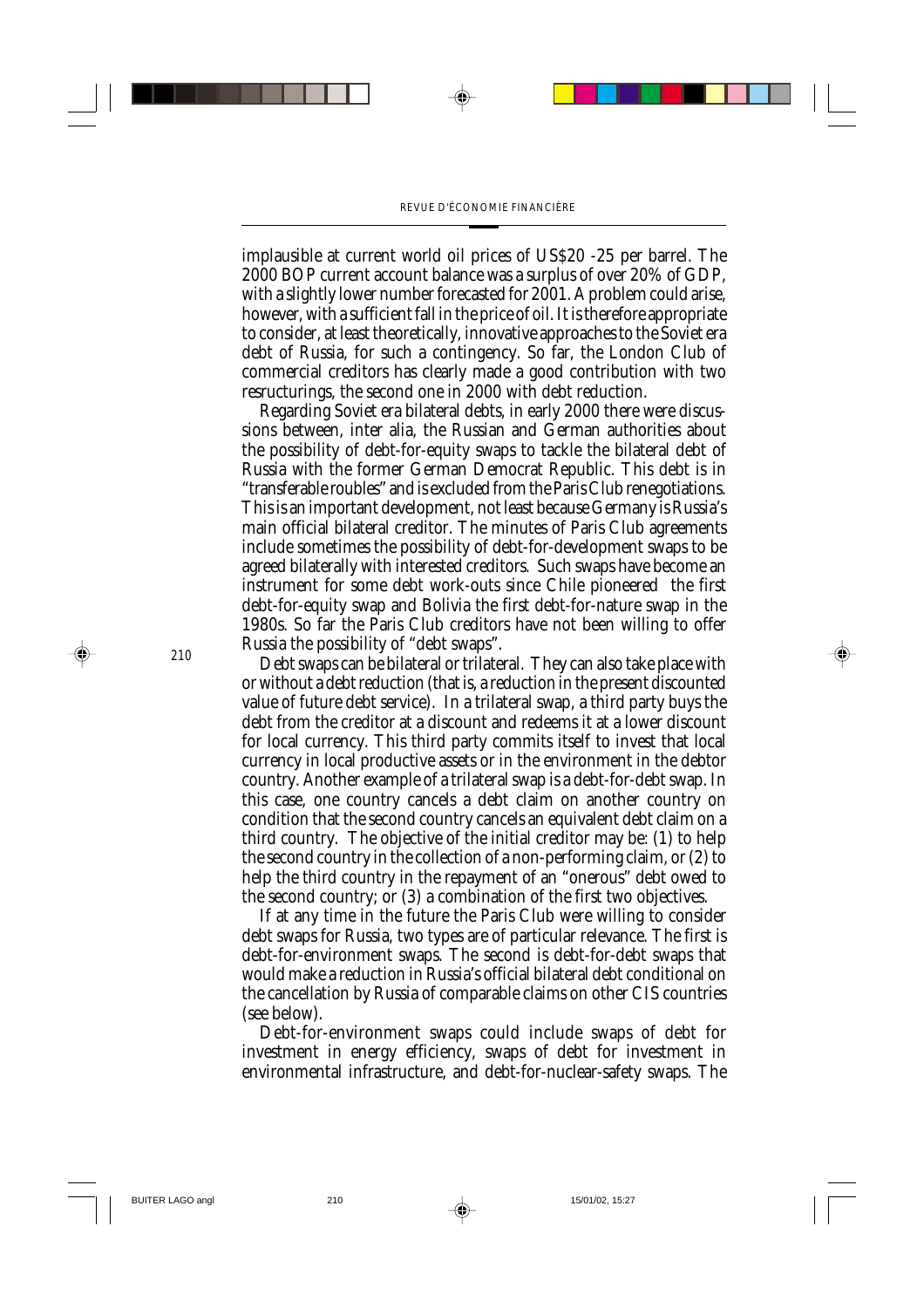last type could be of special importance. Some of Russia's 27 operating nuclear reactors (of the RMBK - Chernobyl - type and of the VVER type) are considered by some as a potential global environmental liability. The safe decommissioning of these plants as scheduled would result in enhanced nuclear safety benefiting Russia and the world at large.

Most of these reactors are deployed near the western border of Russia and therefore in the vicinity of present and future members of the European Union. As a result, we want to venture the following hypothesis : it may be in the self interest of European countries - that are also Russia's main creditors - to help Russia in the provision of adequate funding for a "Nuclear Decommissioning Trust". Such a trust could be funded in part by debt swaps . One possibility could be that ,voluntarily and equitably, some of Russia's creditors would surrender a portion of their claims on Russia to the "Trust". The Trust, in turn, would exchange these hard currency debts for long-term (inflation-index linked) interest-bearing, rouble-denominated bonds. Interest payments, grace period and maturities of these bonds could be designed to match the profile of the estimated local costs of the scheduled decommissioning expenses.

Under this hypothetical framework , one way to ensure the effectiveness of compliance with the decommissioning commitment would be to give the original bilateral creditor the option to reclaim the debt that was transferred to the trust fund if any of the key covenants of the trust fund are violated. The Russian Government would make a credible commitment to convert the rouble debt in the trust fund back into hard currency debt using a pre-arranged exchange rate formula. Therefore, in cases of non-compliance with the mandate of the trust, the trust fund would effectively be wound up and its resources (claims on Russia) would be returned to the original bilateral creditor. A trust of this type could be operated by an International Agency or Financial Institution.

#### *DEBT AND ENERGY CRISIS IN THE CIS*

The problem of debts and arrears between CIS countries is primarily the result of unpaid energy deliveries of Russia and other energy producers to cash-strapped CIS energy importers. The claims of Russia on eight other CIS countries total about US\$6.8 billion.

The debt burdens of five of these countries - Armenia, Georgia, Kyrgystan, Moldova, and Tajikistan - have built up rapidly. Even if one assumes that strong and effective reform efforts are undertaken and that the growth of output, exports and tax receipts will respond to these reform efforts, their debt ratios will remain high. In the short term,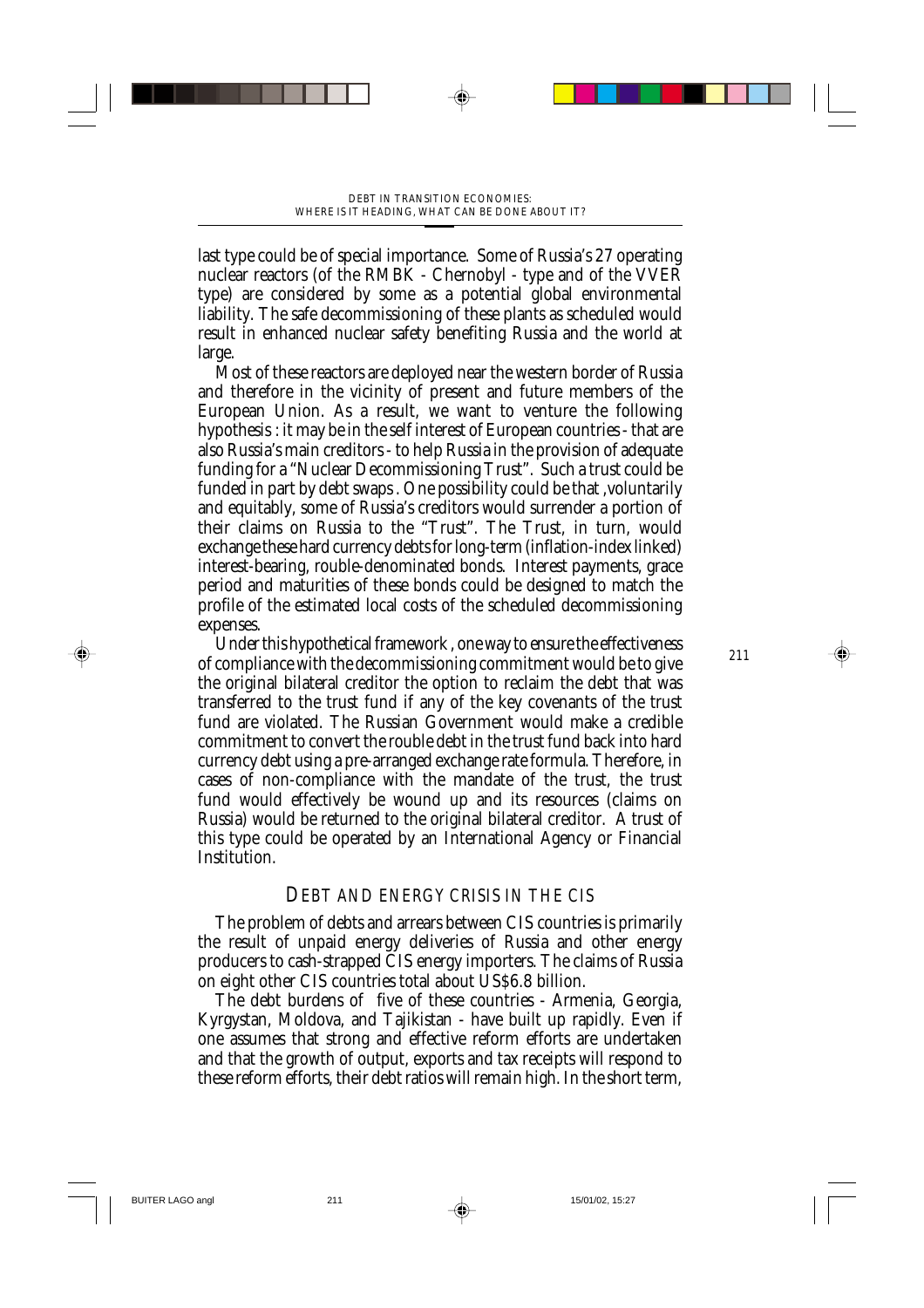the weakening international economic outlook also does not make life easier.

Following the tragic events of September 11, 2001, Central Asian countries have become a high priority for international assistance and aid , given the fact that these countries are front line states in the Afghanistan conflict. As a result, it is not unlikely that the debt problems of Kyrgyzstan and Tajikistan be addressed by creditors result in debt relief.

In the aftermath of the debt crisis of the 1980's economists convinced policy makers that high levels of debt can become a *de facto* tax on strengthened economic performance. A better economic performance by a debtor country benefits its citizens as well as its creditors (the latter by enhancing the prospects for debt repayment). However, if the debt burden is sufficiently high, the benefits accruing to creditors may be viewed as disproportionately large by the country's authorities and citizens. This could reduce the incentive for reform. At the same time, it cannot be assumed that debt reductions automatically lead to new reforms. One way to overcome this conundrum or time inconsistency is to make debt reduction conditional on reform implementation and reversible if the measures are not implemented. This was the essence of the debt reduction under the Brady-Plan in the early 1990's -that benefited Latin America and a few other countries -and also of the HIPC initiative launched by the World Bank and the IMF for the heavily indebted poor ( IDA) countries. Debt reduction by all categories of creditors was also provided to Poland in the early 1990's and to Bosnia in the mid 1990's.

The central issue is to make debt reduction as conditional as possible on strong economic policies. The possible debt relief for some CIS countries must be considered in the broader context of the reforms required to advance the transition - including energy sector reforms and to place these economies on a path of sustainable growth. This will allow them to make a fresh start on the reform of their energy sectors, by moving forward with hard budget constraints and industrial restructuring.